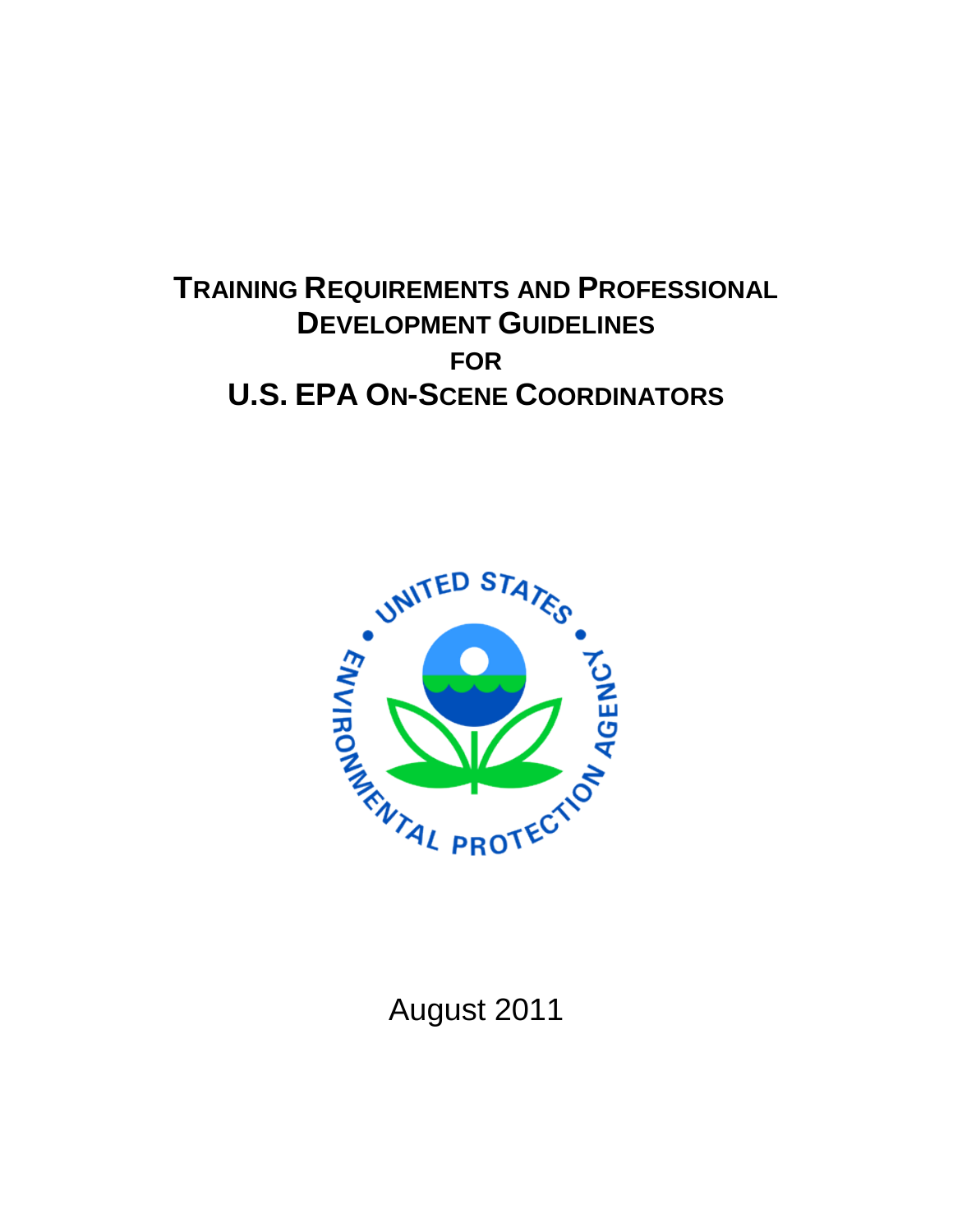## Contents

| 1              |     |                                                     |  |  |
|----------------|-----|-----------------------------------------------------|--|--|
| $\overline{2}$ |     |                                                     |  |  |
| 3              |     |                                                     |  |  |
| 4              |     |                                                     |  |  |
|                | 4.1 |                                                     |  |  |
|                | 4.2 |                                                     |  |  |
|                | 4.3 |                                                     |  |  |
|                | 4.4 |                                                     |  |  |
|                | 4.5 |                                                     |  |  |
|                | 4.6 |                                                     |  |  |
| 5              |     |                                                     |  |  |
| 6              |     |                                                     |  |  |
|                | 6.1 |                                                     |  |  |
|                | 6.2 |                                                     |  |  |
|                | 6.3 | Environmental Response Team (ERT) and Environmental |  |  |
|                | 6.4 |                                                     |  |  |
|                | 6.5 |                                                     |  |  |
| $\overline{7}$ |     |                                                     |  |  |
| 8              |     |                                                     |  |  |
|                | 8.1 |                                                     |  |  |
| 9              |     |                                                     |  |  |
| 10             |     |                                                     |  |  |
| 11             |     |                                                     |  |  |
| 12             |     |                                                     |  |  |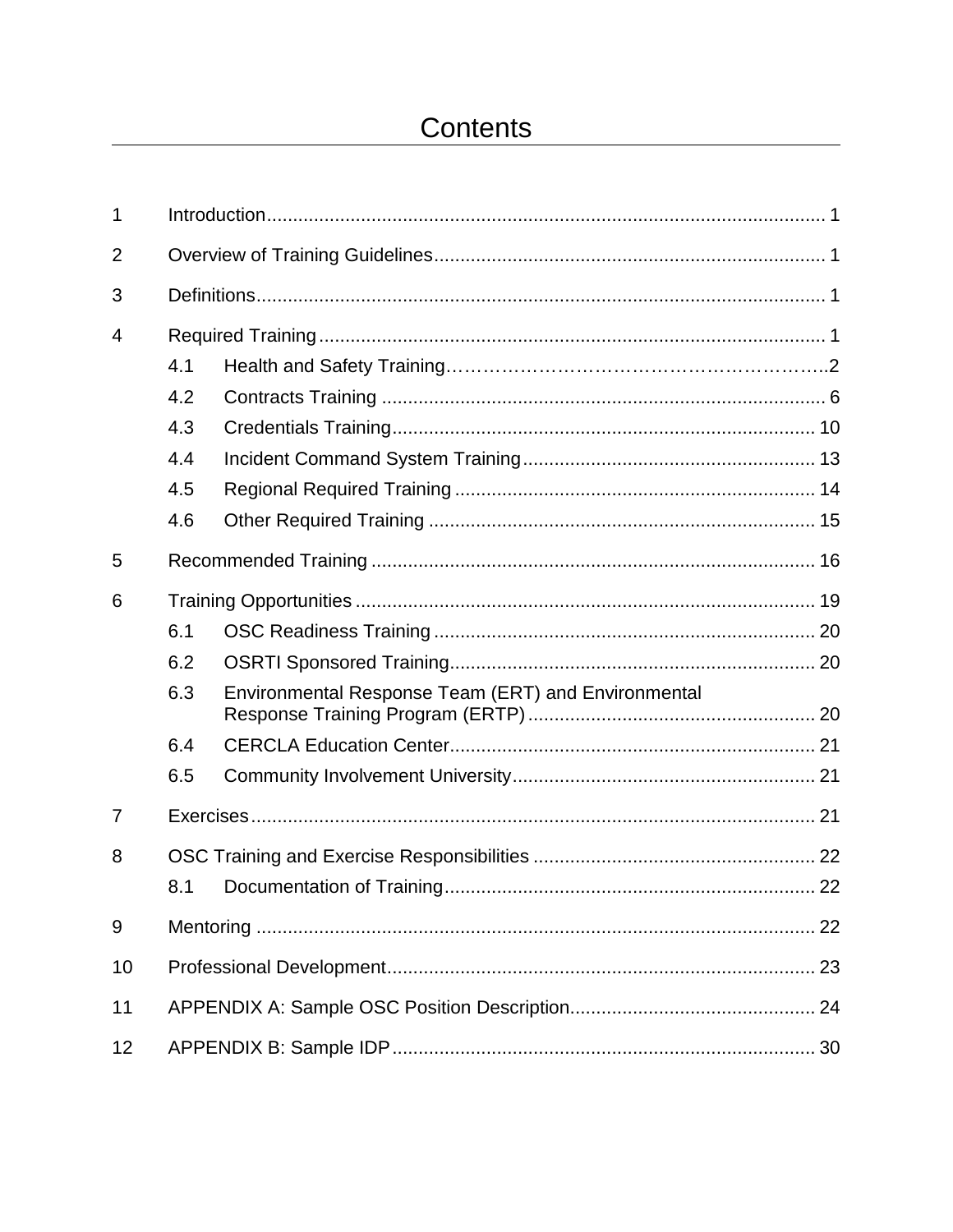## 1 Introduction

This document is a work product of the On-Scene Coordinators (OSC) Readiness Task Force (RTF), and has been thoroughly reviewed by the Removal Managers, and may be used to identify required training for the OSC Position Description in Appendix A. OSCs are expected to exercise their professional judgment and consult with others in determining their training needs.

## 2 Overview of Training Guidelines

This document describes the training required by regulation and Agency policies that apply to EPA OSCs, as well as training that is recommended by more experienced OSCs, industry best practices, and workforce development efforts. The required and recommended training lists for OSCs do not include the additional required Agency training in topics such as computer security, ethics, security clearance, confidential business information, and many others.

## 3 Definitions\*

**Required training** is defined by statute, regulation, order, directive, or policy. There is some flexibility permitted in the delivery of these required courses. Training that is required may be task dependent and very specialized but may not always be applicable or relevant to all individuals with an OSC position description.

**Recommended training** is not mandated by regulation, but is intended to enhance the knowledge, skills, and abilities of OSCs' effective job performance. Examples include innovative treatment technologies, crisis communications, and refreshers of National Contingency Plan (NCP) training.

\*Recommended training is budget dependent while required training is not discretionary.

## 4 Required Training

The RTF recommends that OSCs complete required courses as soon as possible after becoming an OSC. Examples include health and safety training which is required prior to conducting site work (e.g., 40-Hour OSHA training) and contracts training (e.g. warrant and COR/COTR). Other training requirements apply only to OSCs working under specific conditions. For example, Spill Prevention, Control, and Countermeasures (SPCC)/Facility Response Plan (FRP) Inspector Training would only be required for OSCs who conduct SPCC/FRP inspections.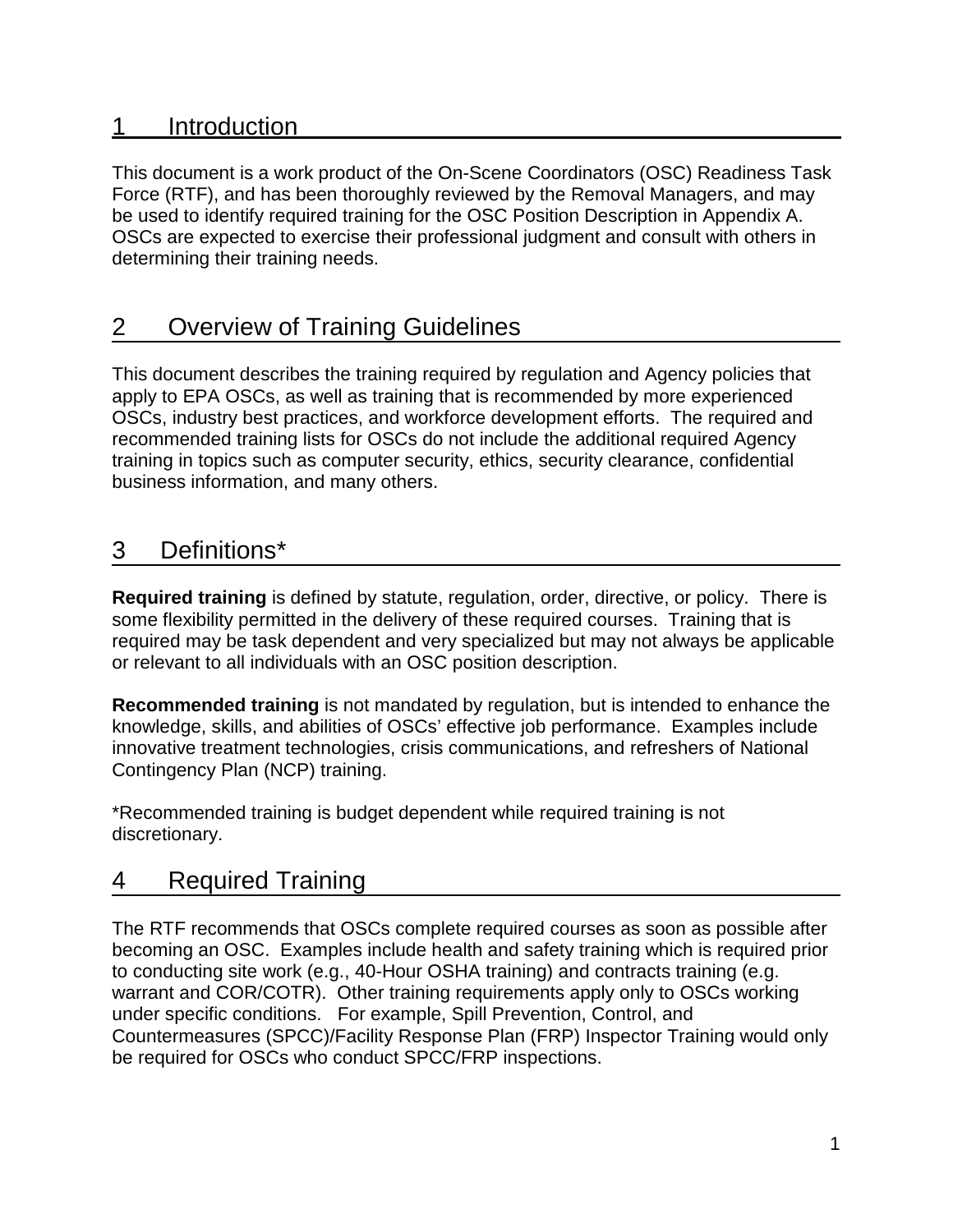### 4.1 Health and Safety Training

All EPA OSCs must meet the health, safety, and environmental training requirements specified in EPA Order 1440.2 and in regional-specific programs. In addition, Occupational Safety and Health Administration (OSHA) regulations (29 CFR 1910.120 (e)(3)-(9)) require training for employees and supervisors working at clean-up operations conducted under the Superfund or RCRA corrective action programs, voluntary cleanup operations, operations involving hazardous waste at RCRA treatment, storage and disposal facilities, and emergency response operations for releases of hazardous substances. Training must be provided at the time of the employee's initial assignment and prior to assignments involving potential exposure to hazardous substances. OSHA and EPA requirements are similar and some training will meet both sets of requirements, but they are separate.

OSHA requires a 40-hour health and safety course that includes respirator instruction and fit testing for employees who may be expected to use respirators, and a minimum of three days actual field experience under the direct supervision of trained, experienced personnel. A baseline medical evaluation in accordance with the Respiratory Protection Standard 29 CFR 1910.134 is necessary in order to participate in this training. Prior to attending the course each student must have a letter from their supervisor or a copy of a medical certificate that clearly states a medical evaluation has been completed and that the student is medically able to wear respiratory protection equipment. For OSCs, this requirement is met under a more comprehensive ongoing medical monitoring program.

EPA preceded the OSHA requirements with EPA Order 1440.2, *Health and Safety Requirements for Employees Engaged in Field Activities,* issued in 1981. This Order is broader than the OSHA requirements in that it addresses health and safety training for EPA "field activities" which includes "hazardous material spills." The Advanced Level of training specified in the Order can be met with the 40-hour OSHA training if all the subject areas are covered. Typically not covered in the 40-hour training are requirements in the EPA Order for employee rights and responsibilities, emergency help and self-rescue, and vehicle rules and regulations.

EPA Order 1440.2 requires training in emergency help and self-rescue for employees engaged in field activities. Training in cardio-pulmonary resuscitation (CPR) and first aid will fulfill this requirement. First aid and CPR training are now most often combined with a short session on Automatic Electronic Defibrillator (AED) training. These two courses can be combined in a one-day event or taken separately. The training provider, e.g., the Red Cross, National Safety Council, etc., determines the frequency of refresher training according to their internal standards, typically every two years for CPR and every three years for first aid. Addition of AED training is desirable, given the large number of AED devices now available in public settings.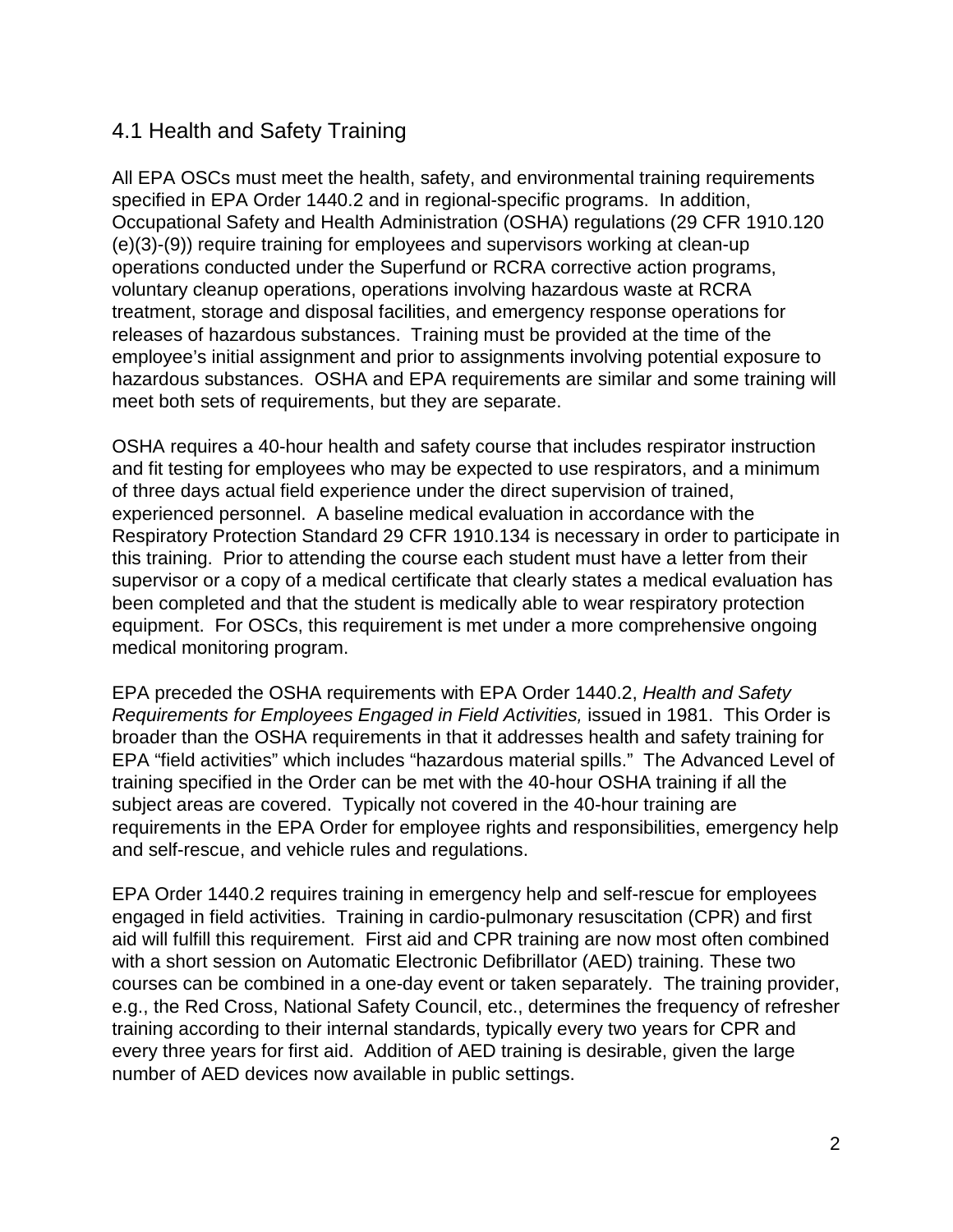Pursuant to OSWER Directive 9285.3-12, EPA is developing an Emergency Responder Health and Safety Manual to provide for consistent health and safety standards among EPA emergency response personnel. Several chapters have been completed and can be viewed on epaosc.net. The Respiratory Protection Chapter includes requirements for training. The Health & Safety Manual is a living document and chapters are revised as necessary. The Respiratory Protection Chapter states:

*At least once a year, each emergency responder must participate in an exercise on the use of a negative-pressure APR and a PAPR by conducting an inspection, tear-down, cleaning, reassembly, and donning/doffing the respirator. In addition, on at least an annual basis, each emergency responder who uses a SCBA must practice using the equipment by conducting an inspection, donning/doffing, breathing down a tank of air (20 minutes minimum), cleaning, and reassembling the SCBA. To maintain Level A readiness, responders must also exercise two or more times per year wearing full Level A equipment. These exercises may be held in conjunction with SCBA practice sessions.* 

EPA's policy is that On-Scene Coordinators (OSCs) should be capable to perform and manage response actions requiring the use of Levels A/B/C personal protective equipment (PPE). A capability to perform a Level A/B/C PPE response also applies to designated members of EPA's Special Teams.

Basic and advanced radiation safety training is required by EPA's Safety and Health Environmental Management Division (SHEMD) Guideline 38, the *Radiation Safety and Health Protection Program*, for those engaged in emergency response activities where a potential for exposure to ionizing radiation exists. Requirements include training on the use of thermoluminescent dosimeters (TLD) badges. Initially, basic radiation safety training is provided by the Safety, Health and Environmental Management Program (SHEMP) Manager or the local Radiation Safety Officer (RSO). Advanced training is required for those who engage in emergency response or removal activities where the potential for exposure to ionizing radiation exists. Advanced training is met by participating in a course provided by or which meets the approval of the RSO. Basic and advanced radiation courses refresher training is required every two years. Instructional materials and other information are available from the Office of Radiation and Indoor Air (ORIA), SHEMD, or Regional RSO or SHEMP Manager.

Bloodborne pathogen training is an annual requirement in the EPA Emergency Responder Health and Safety Manual. The Manual also requires confined space training, with a refresher every 2 years, and training on Physical Stress Management. Each of these subjects can be presented by the SHEMD.

EPA Directive 9200.51 calls for two hours of training on the use of nerve agent antidotes with an annual one-hour refresher. This is only applicable to regions that have nerve agent antidote kits. Note that Meridian Technology, Inc., the manufacturer of the Mark 1 kits, has replaced the Mark 1 with a new nerve agent antidote kit called the Duo Dote.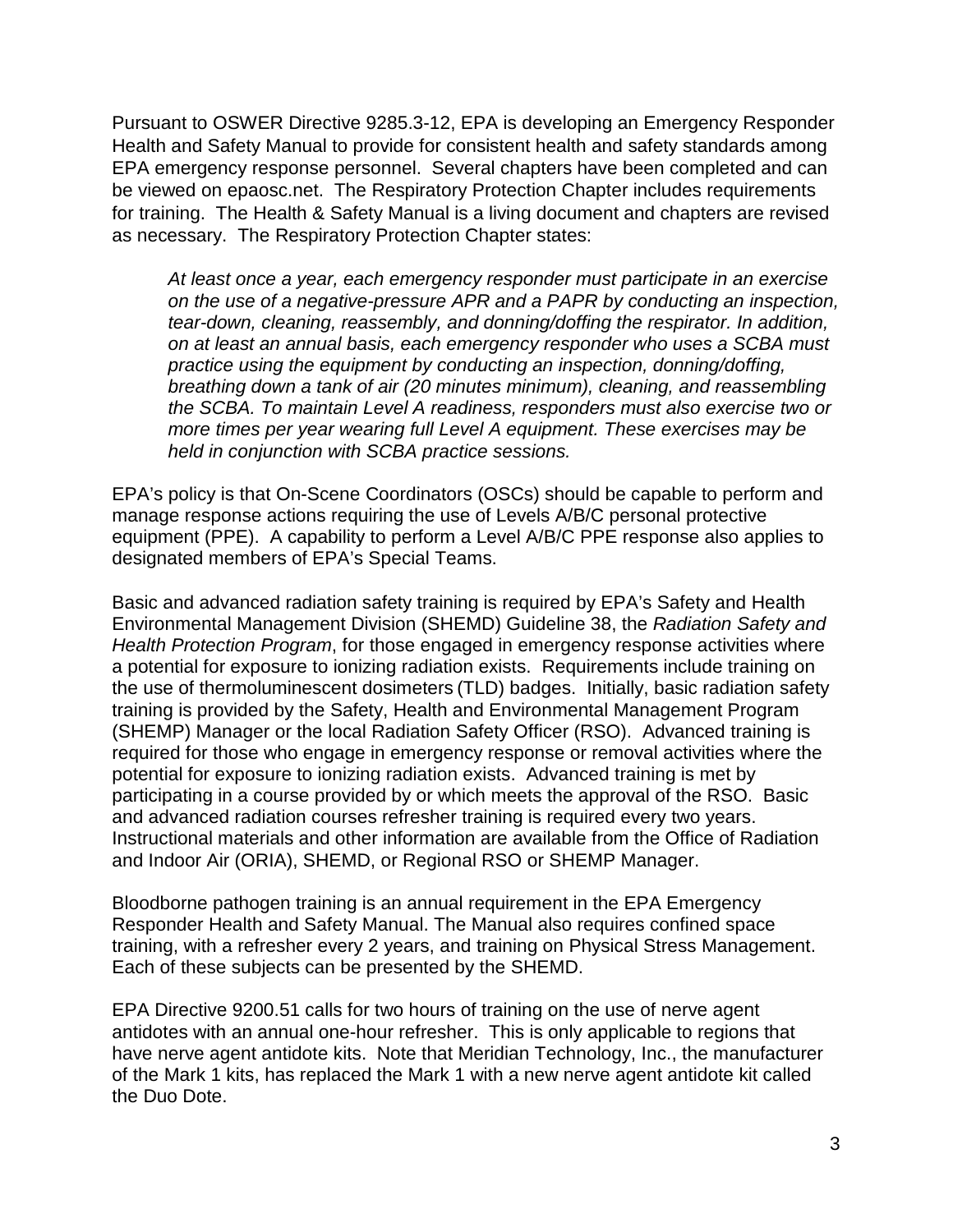OSCs' annual training covers the competency areas of an "On Scene Incident Commander" as required in paragraph (q) of 29 CFR 1910.120 Therefore, no requirements are listed in this document specifically with reference to 29 CFR 1910.120(q). A "Hazardous Materials Technician" course is available through Environmental Response Training Program (ERTP) and is very valuable. It is recommended training for OSCs, but is not required.

Asbestos awareness training is required for OSCs working on sites where asbestos is involved**,** pursuant to OSHA regulation 29 CFR 1910.1001(j). However, the OSHA and EPA regulations have not been updated for over 30 years and do not reflect current science and toxicology. The permissible exposure limit (PEL) of 0.1 fibers per cubic centimeter is not sufficiently protective for EPA emergency responders. The regulated limit of one percent asbestos in "asbestos-containing materials" was not based on a health or environmental standard but instead was based on the laboratory analytical limitation at the time. The asbestos regulations only cover six mineral fibers that were identified for commercial purposes; they do not cover similar mineral fibers which may also cause harm such as winchite, richterite, or erionite. OSCs are encouraged to seek expert advice from scientists and toxicologists familiar with the current research when conducting a response at a release of mineral fibers. An updated course on asbestos fibers and current science is offered at OSC Readiness periodically to fulfill this requirement.

| <b>Training</b><br><b>Requirement</b>                                                    | <b>Required By</b>                                                                                                                                | <b>Current</b><br><b>Delivery</b><br><b>Option</b> | <b>Hours</b> | <b>Refresher</b><br><b>Requirements</b>                                                                                                                                                                                               |
|------------------------------------------------------------------------------------------|---------------------------------------------------------------------------------------------------------------------------------------------------|----------------------------------------------------|--------------|---------------------------------------------------------------------------------------------------------------------------------------------------------------------------------------------------------------------------------------|
| <b>Medical Surveillance</b><br><b>Awareness Training</b>                                 | <b>EPA Emergency Responder</b><br>H&S Manual                                                                                                      | <b>SHEMP</b>                                       |              | None                                                                                                                                                                                                                                  |
| 40-hour OSHA training<br>Must include a 6-hour<br>component on respirators<br>and SCBAs) | 29 CFR 1910.120 (e) (3)<br>EPA Order 1440.2<br><b>EPA Emergency Responder</b><br>H&S Manual: Respiratory<br>Protection<br>29 CFR 1910.120 (e) (8) | <b>EPA ERTP</b>                                    | 40           | 8 hour annual<br>refresher<br>(must include a 2-<br>hour component<br>on respirators and<br>SCBAs). An<br>annual exercise is<br>required to<br>practice using an<br>APR, PAPR, and<br>SCBA.<br>Delivery method<br>is Region-specific. |

### **Required Health and Safety Training**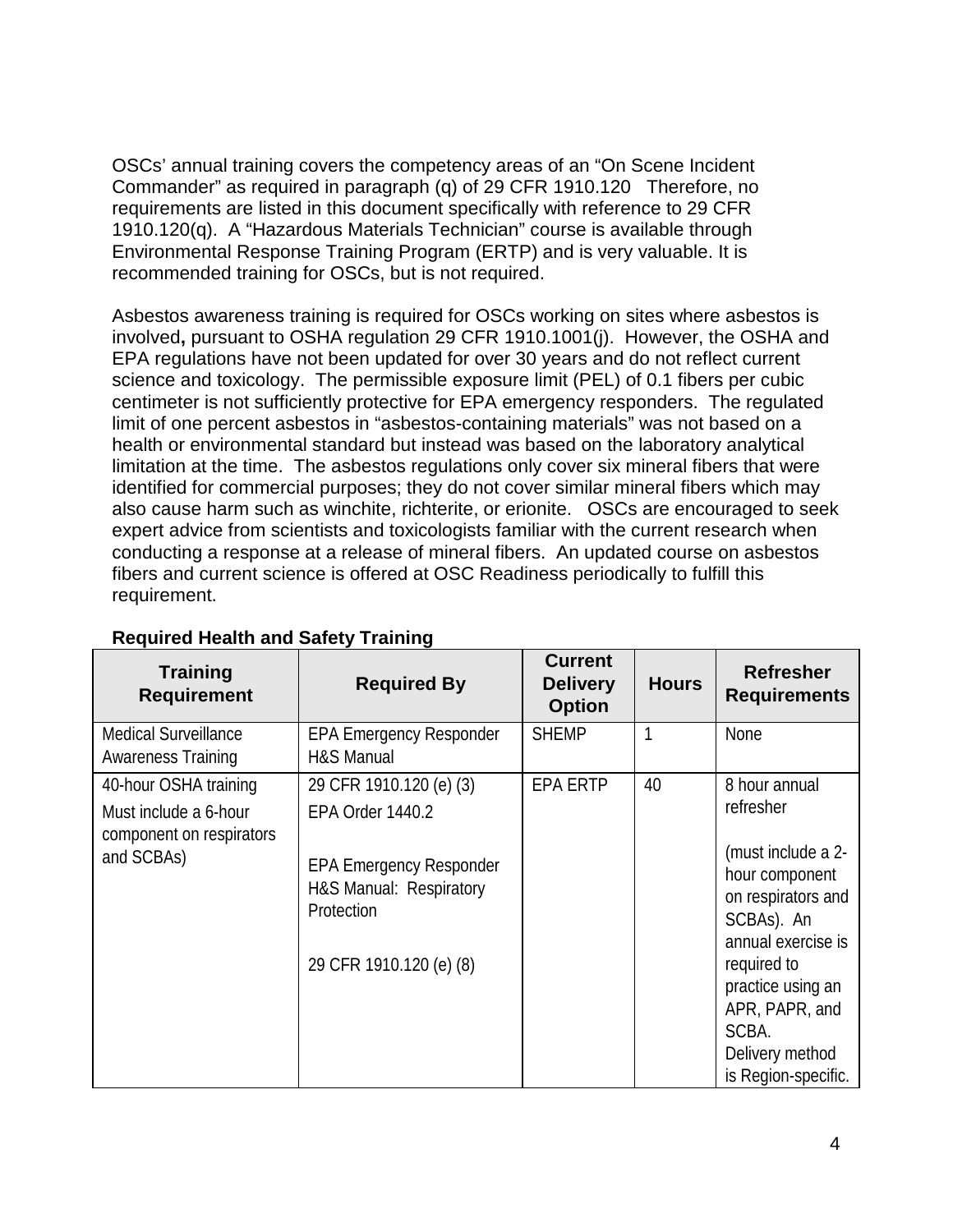| <b>Training</b><br><b>Requirement</b>         | <b>Required By</b>                                                                                                                   | <b>Current</b><br><b>Delivery</b><br><b>Option</b>                                                                              | <b>Hours</b>                  | <b>Refresher</b><br><b>Requirements</b>                                                               |
|-----------------------------------------------|--------------------------------------------------------------------------------------------------------------------------------------|---------------------------------------------------------------------------------------------------------------------------------|-------------------------------|-------------------------------------------------------------------------------------------------------|
| 24-hour field requirement                     | 29 CFR 1910.120 (e)(3)(i)<br>EPA Order 1440.2                                                                                        | On the Job<br>Training<br>(OJT) in field                                                                                        | 24                            | None                                                                                                  |
| <b>First Aid/CPR</b>                          | EPA Order 1440.2 requires<br>training on "Emergency help<br>and self-rescue"                                                         | Local<br>provider such<br>as Red Cross<br>or National<br>Safety<br>Council                                                      | Approxi-<br>mately 8<br>hours | Frequency of<br>refresher is<br>specified by<br>training provider,<br>e.g., every 1, 2, or<br>3 years |
| 8-hour hazardous waste<br>supervisor training | 29 CFR 1910.120 (e)(4)<br>29 CFR 1910.120 (e) (8)                                                                                    | <b>ERTP</b>                                                                                                                     | 8                             | Relevant<br>supervisor topics<br>should be<br>covered in the 8<br>hour annual<br>refresher            |
| Radiation safety training                     | EPA Order 1440.1 (Training<br>Guideline 38)<br>29 CFR 1910.1096<br><b>EPA Emergency Responder</b><br>H&S Manual: Radiation<br>Safety | EPA ERTP,<br>EPA<br>Radiation<br>Safety<br>Officer, or<br>CD-ROM<br><b>SHEMD Disk</b><br>#3 Radiation<br>Protection<br>Training | <b>Not</b><br>specified       | Every two years                                                                                       |
| <b>TLD Badge</b>                              | <b>EPA Emergency Responder</b><br>H&S Manual: Radiation<br>Safety                                                                    | <b>SHEMP</b>                                                                                                                    |                               | None                                                                                                  |
| <b>Radiation Detection</b><br>Instrumentation | <b>EPA Emergency Responder</b><br>H&S Manual: Radiation<br>Safety                                                                    | <b>SHEMP</b>                                                                                                                    |                               | Every two years                                                                                       |
| Bloodborne pathogens                          | <b>EPA Emergency Responder</b><br>H&S Manual: Bloodborne<br>Pathogens                                                                | <b>SHEMP</b>                                                                                                                    | Not<br>specified              | Annually                                                                                              |
| <b>Confined Space</b>                         | <b>EPA Emergency Responder</b><br>H&S Manual: Confined<br>Space Safety Program                                                       | SHEMP or<br>other<br>designated<br>provider                                                                                     | <b>Not</b><br>specified       | Refresher<br>required every<br>two years - can<br>be covered during<br>8 hour refresher               |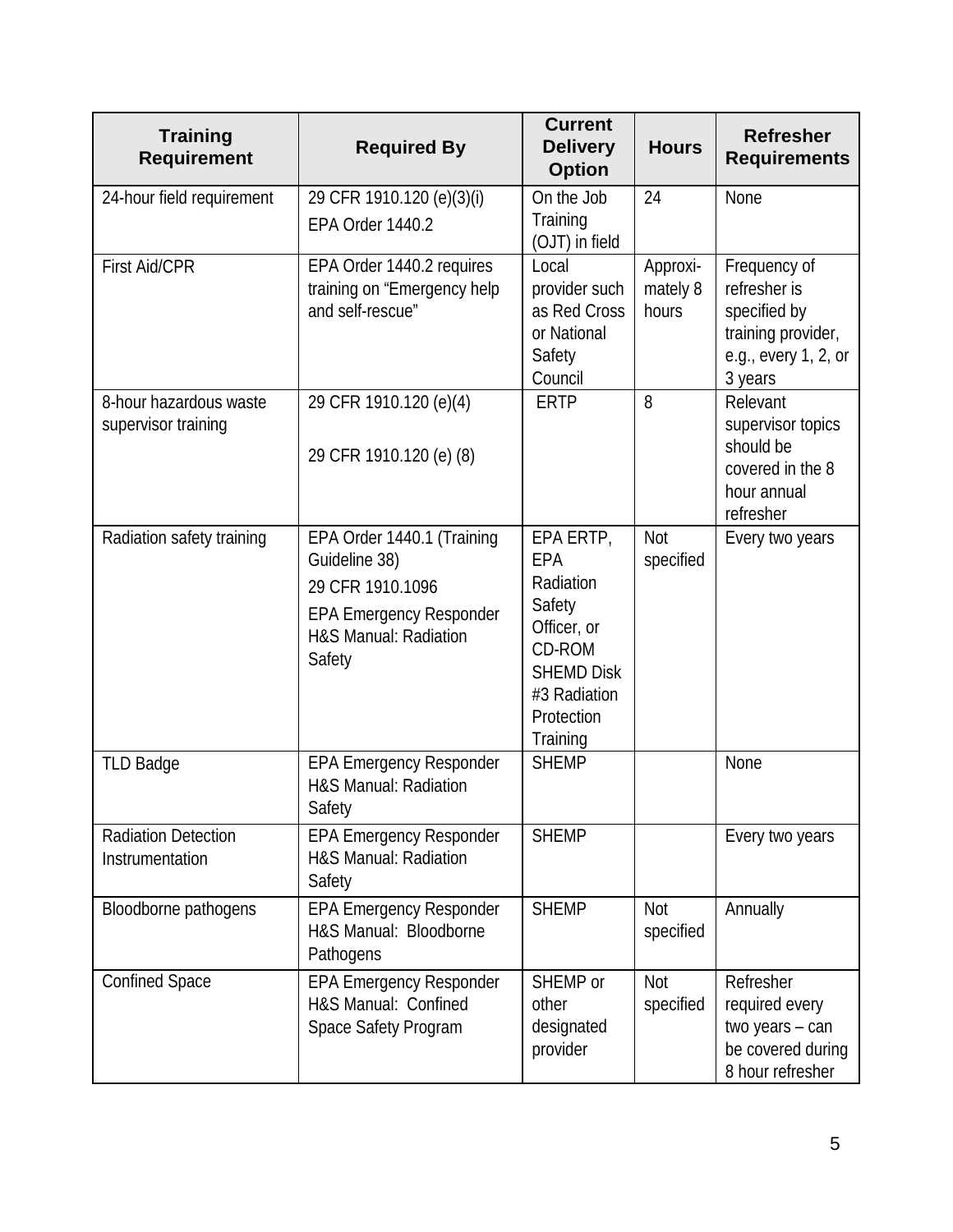| <b>Training</b><br><b>Requirement</b>                                                                     | <b>Required By</b>                                            | <b>Current</b><br><b>Delivery</b><br><b>Option</b> | <b>Hours</b>     | <b>Refresher</b><br><b>Requirements</b>                                                                                                                                       |
|-----------------------------------------------------------------------------------------------------------|---------------------------------------------------------------|----------------------------------------------------|------------------|-------------------------------------------------------------------------------------------------------------------------------------------------------------------------------|
| <b>Physical Stress</b><br>Management: fatigue,<br>heat, cold, noise, vibration,<br>overexertion, altitude | <b>EPA Emergency Responder</b><br>H&S Manual: Physical Stress | <b>SHEMP</b>                                       | Not<br>specified | Noise and hearing<br>conservation<br>refresher is<br>required annually<br>- can be covered<br>during 8 hour<br>refresher. Other<br>topics require<br>refreshers as<br>needed. |
| Nerve Agent Antidote (This<br>is only applicable to<br>regions that have nerve<br>agent antidote kits)    | EPA Directive 9200-51                                         |                                                    | 2 hours          | Annual 1 hour -<br>can be covered<br>during 8 hour<br>refresher                                                                                                               |

## 4.2 Contracts Training

### **Warrant Training**

Warrant authority provides limited contracting authority to OSCs financially obligating the Government for the procurement of essential goods and services, in support of a Federal response. OSCs usually exercise this authority with the Emergency Response and Removal Services (ERRS) contractor, although it may also be used with other procurement tools such as a Notice to Proceed. An OSC must have a one-time warrant training class to receive a warrant. The actual warrant will not be issued until the Regional Removal Manager submits the OSC warrant request package to the Director of Superfund/RCRA Regional Procurement Operations Division (SRRPOD) and the SRRPOD provides the Certificate of Appointment to the OSC. The SRRPOD will issue the Certificate when the OSC has taken the appropriate contacts administration training courses, demonstrated proficiency in administering contracts and has sufficient on-site experience to determine appropriate implementation of the warrant.

The Warrant Officer Training Class is  $3\frac{1}{2}$  days long and is provided by EPA's Office of Superfund Remediation and Technology Innovation (OSRTI) approximately two times per year. Each OSC planning to attend the class shall have previously completed the Contracting Officer Representative (COR) training course, described below.

The OSC Task Force recommends that new OSCs complete the warrant training within one year of their hire to avoid any delays in receiving their warrant authority.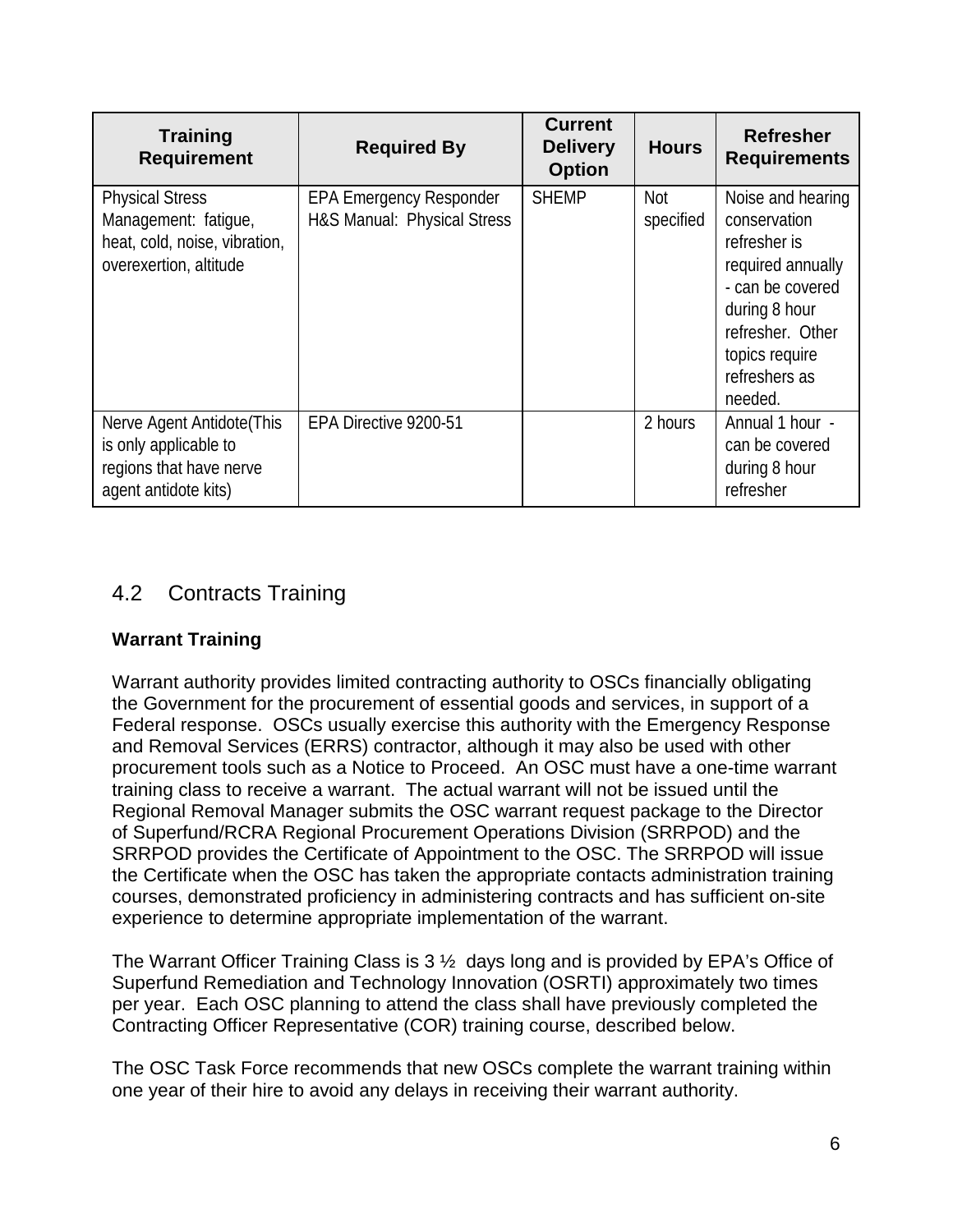### **Contracting Officer Representatives (CORs), New Certification Requirements and Refresher Training**

### Previous EPA Program

OSCs that have warrant authority are considered CORs and are required to take an initial COR course and a recertification course every three years. OSCs are required to complete 40 hours of continuing acquisition training every two years.

### New Federal Requirements

The federal government established a new program on November 26, 2007, requiring a Federal Acquisition Certification (FAC) for Contracting Officer Technical Representatives (COTRs). Existing CORs generally already meet the initial Office of Federal Procurement Policy (OFPP) training requirement and will be certified as COTRs based on their earlier training record. (At EPA, COTRs are also known as CORs, and these acronyms are used interchangeably in this document). OSCs who are COTRs will continue to be required to take 40 hours of continuous learning training every two years. The options for obtaining the continuous learning training have expanded, as described below.

All new CORs appointed to a contract after November 25, 2008, must possess the FAC-COTR certification and must maintain their skills through continuous learning. The requirements are summarized below and can be read in their entirety in EPA's Office of Acquisition Management "Interim Policy Notice" 09-01 which became effective October 1, 2008, and can be viewed at: http://oamintra.epa.gov/files/OAM/09-01.pdf

The FAC program requires competency-based core training. OFPP identified the following professional business and technical competencies for certification:

| Oral Communication                                      | Interpersonal skills<br>$\bullet$                   |
|---------------------------------------------------------|-----------------------------------------------------|
| Decision-Making                                         | Self Management/Initiative                          |
| Teamwork                                                | Integrity/Honesty                                   |
| Problem solving                                         | Planning and Evaluating                             |
| Attention to Detail                                     | Influencing and negotiating                         |
| Reasoning                                               | Writing<br>$\bullet$                                |
| Flexibility<br>$\bullet$                                | <b>Project Management</b>                           |
| Understanding COTR duties,<br>$\bullet$                 | <b>Defining Business Relationships</b><br>$\bullet$ |
| responsibilities and obligations                        | Understanding the Marketplace                       |
| <b>Effective Communication of Contract</b><br>$\bullet$ | <b>Effective Communication</b><br>$\bullet$         |
| Requirements                                            | Defining Government Requirements in                 |
| Effective Performance management                        | <b>Commercial/Non-Commercial Terms</b>              |
| Strategic Planning                                      | Effective negotiation and analytical Skills         |
| <b>Detailed Evaluation Skills</b>                       |                                                     |

### **Core Competencies for Contracting Officer Representatives**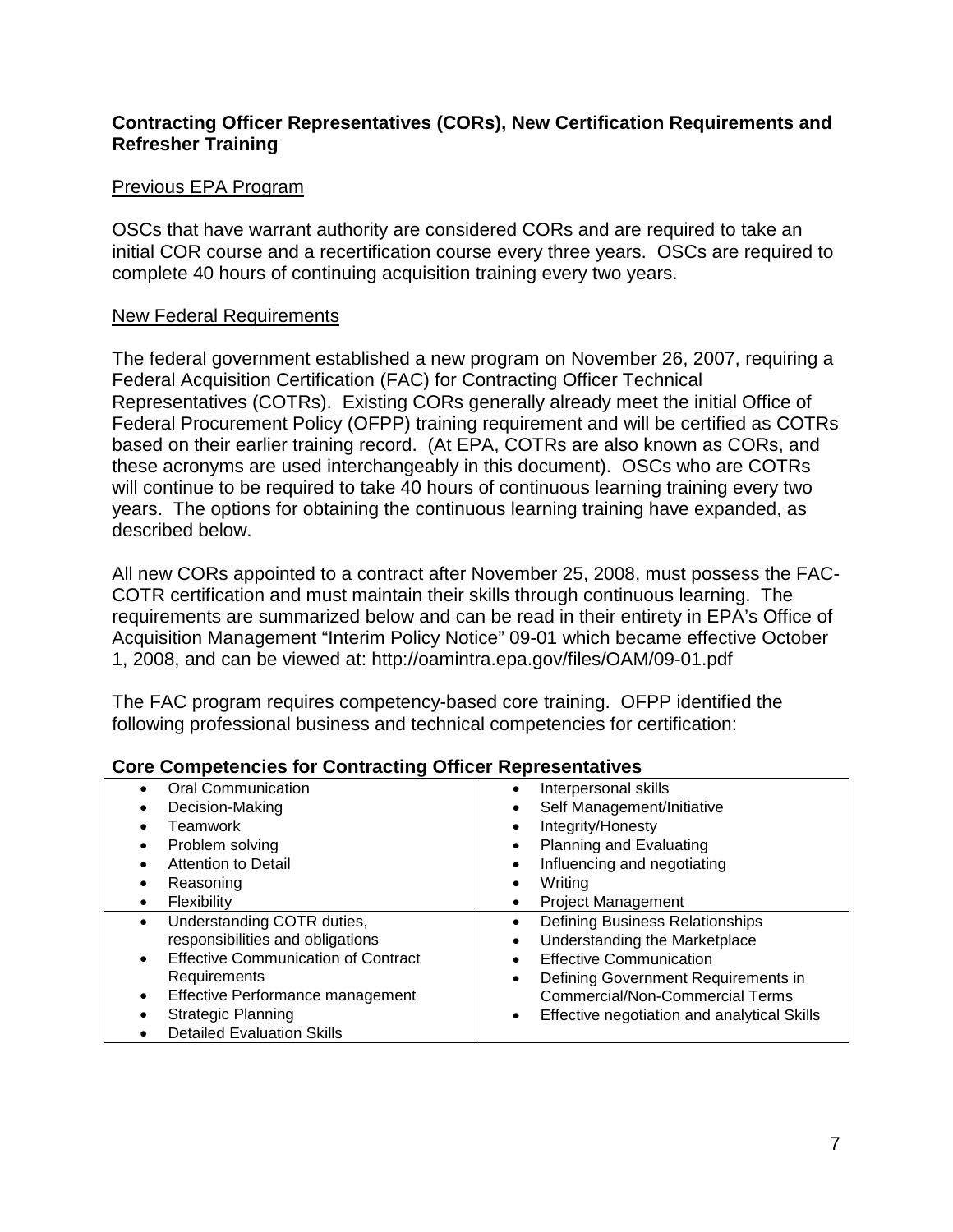New COTRs will have to meet the initial training requirement by taking 40 hours of training. Of these 40 hours, a minimum of 22 hours of training must be in the above core competencies. The Federal Acquisition Institute offers five free online courses which are listed in Appendix A of the OAM "Interim Policy Notice" cited above. The OSC who is a new COTR (without previous COR training) must take all five courses to fulfill the 22 hours of core competency training or find similar courses by commercial providers. The remaining 18 hours of initial training must include a new 8-hour EPA specific course taught by OAM entitled "EPA Basic Contracting Officer Technical Representative Training," and other competency based or Agency specific training, technical courses, or activities that develop the contracting skill sets.

### **Requirements to Maintain Certification**

To maintain certification, COTRs must earn a minimum of 40 Continuous Learning Points (CLPs) every two years after receiving initial FAC-COTR certification. All existing CORs who have kept their OAM COR training current, have a registered ACMIS account, and have a total of 40 CLPs (previous COTR training included) were granted FAC-COTR certification on September 30, 2008.

As OAM works towards implementing the subject OFPP guidance, it has created a three year transition cycle from October 1, 2007, to September 30, 2010. Any FAC-COTR obtained as a result of the Interim Policy Notice was valid until September 30, 2010. The current and all subsequent cycles will be two years (e.g., October 1, 2010 – September 30, 2012).

Any training required to obtain needed competencies can count towards the continuous learning requirements for current COTRs. The refresher training may include on-line training, classroom training, in-house training (e.g., staff meetings and conferences), and on-the-job experiential assignments at the discretion of the supervisor. Other relevant training may also be counted towards the 40 hour requirement including ethics training, purchase card refresher training, CBI training, etc. COTRs may also take a new optional one-day EPA COTR Refresher course equal to 8 CLPs. Additional options for CLPs are listed in Appendix B of the OAM Interim Policy Notice cited above.

The ACMIS database should continue to be used to document the CLPs [\(www.acmis.gov\)](http://www.acmis.gov/).

The table below summarizes the differences in training and maintenance requirements between the COR and COTR certification.

| <b>Previous EPA Program</b>        | <b>New EPA Program</b>                    |
|------------------------------------|-------------------------------------------|
| To Become a COR:                   | To Become a COTR:                         |
| Employees must take either an OAM  | Existing CORs generally already meet      |
| 3 day course or specific OFPP free | the OFPP requirement and will be          |
| online courses.                    | certified based on their earlier training |
|                                    | record. New COTRs must meet the           |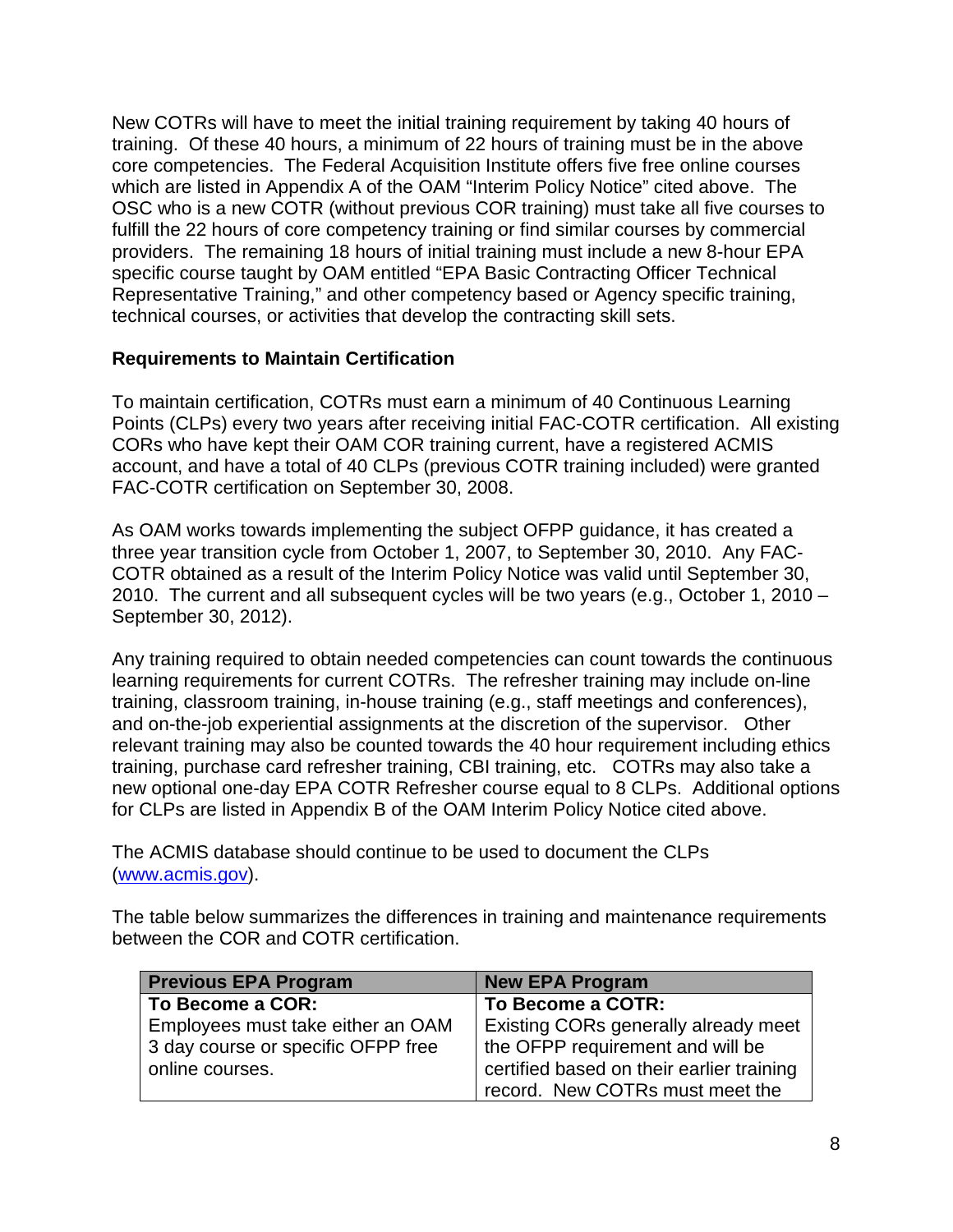|                                                                                                                                                                                                                                                                                                                | 40 hours of training by completing 22<br>hours through:<br>1. Specific OFPP core<br>competency based, free online<br>courses OR a course offered<br>by an OAM identified<br>commercial provider; AND<br>2. An 8-hour EPA specific course<br>taught by OAM. The remaining<br>hours will be met by taking<br>other competency based or<br>Agency specific training,<br>technical courses, or activities<br>(identified by the supervisor in<br>conjunction with the<br>Contracting Officer) that<br>develop the COR skill sets. |
|----------------------------------------------------------------------------------------------------------------------------------------------------------------------------------------------------------------------------------------------------------------------------------------------------------------|-------------------------------------------------------------------------------------------------------------------------------------------------------------------------------------------------------------------------------------------------------------------------------------------------------------------------------------------------------------------------------------------------------------------------------------------------------------------------------------------------------------------------------|
| <b>To Maintain COR Status:</b><br>COR must take a 1 day OAM<br>Recertification course every three<br>years AND COR must earn 40 hours<br>of training every two years. The 40<br>hours of training can be Agency<br>specific, electives, or technical<br>courses and activities that develop<br>COR skill sets. | <b>To Maintain COTR:</b><br>COTR must earn 40 hours of training<br>every two years after the initial<br>certification. The 40 hours of training<br>can be competency based or Agency<br>specific training, electives, technical<br>courses, and/or activities (identified by<br>the supervisor in conjunction with the<br>Contracting Officer) that develop<br><b>COTR skill sets.</b>                                                                                                                                        |

### **Purchase Cards**

If an OSC is issued a government purchase card, i.e., a credit card separate from their travel credit card, then the OSC must complete a one-day Purchase Card training course. Refresher training is required every three years.

A summary of required contract training is provided in the table below:

### **Required Contract Training**

| <b>Training</b><br><b>Requirement</b> | <b>Required By</b>                 | <b>Delivery</b><br><b>Options</b> | <b>Hours</b>   | <b>Refresher</b><br><b>Requirements</b> |
|---------------------------------------|------------------------------------|-----------------------------------|----------------|-----------------------------------------|
| Warrant training                      | <b>EPA Acquisition Regulations</b> | EPA OSRTI                         | $3\frac{1}{2}$ | Initial course -                        |
|                                       | 1120                               | course, see                       | days           | one time only                           |
|                                       |                                    | Trainex.org                       |                |                                         |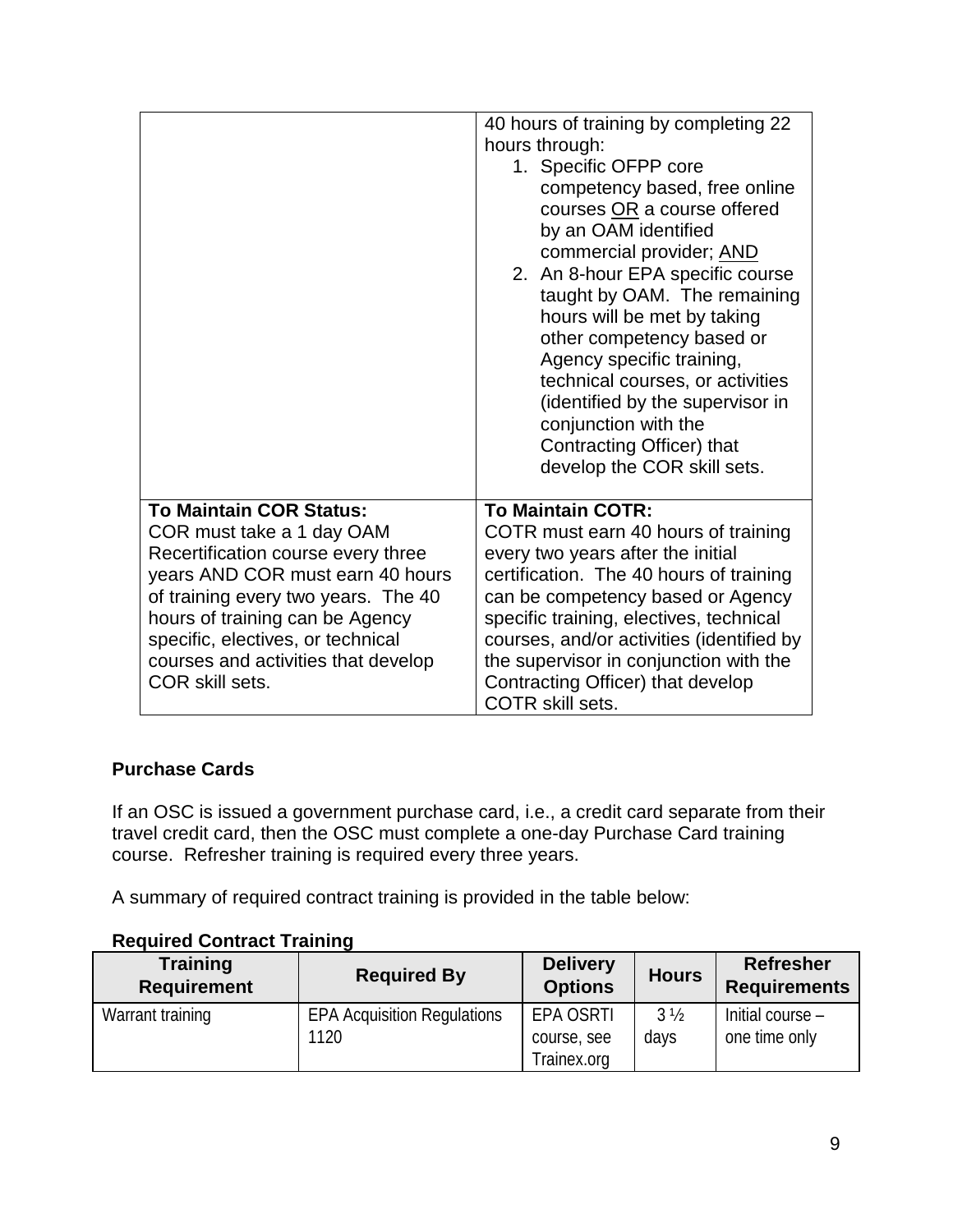| <b>Training</b><br><b>Required By</b><br><b>Requirement</b>                                     |                                                                                       | <b>Delivery</b><br><b>Options</b>                                                                 | <b>Hours</b> | <b>Refresher</b><br><b>Requirements</b>                                   |
|-------------------------------------------------------------------------------------------------|---------------------------------------------------------------------------------------|---------------------------------------------------------------------------------------------------|--------------|---------------------------------------------------------------------------|
| <b>Contracting Officer</b><br>Representative (COR)<br>training – now changing to<br><b>COTR</b> | Clinger-Cohen Act (Maloney<br>Bill) and<br><b>EPA Acquisition Regulations</b><br>1120 | Five courses<br>in FAI Online,<br>AND EPA<br>OAM class,<br><b>AND 10</b><br>hours of<br>electives | 40<br>hours  | 40 hours of<br>continuous<br>learning points<br>(CLPs) every two<br>years |
| <b>Purchase Card Holder</b><br>training                                                         | <b>EPA Acquisition Regulations</b><br>1120                                            | EPA OAM                                                                                           | 8 hours      | Refresher training<br>every 3 years.                                      |

## 4.3 Credentials Training

EPA Order 3500.1 (May 1988 – last revision: March 28, 2003) established training requirements for all EPA personnel authorized to conduct compliance inspections/field investigations under any of EPA's statutes and their supervisors. For CERCLA, this has been interpreted (OSWER Directives 9842.0-9842.2, 9295.9-05) to apply to all "staff who collect samples, conduct field audits or oversee Potentially Responsible Party (PRP) projects for the purpose of ensuring PRP compliance or for obtaining evidence to use in potential enforcement actions." This definition includes OSCs.

The CERCLA Education Center (CEC) was established to meet these training requirements and other training needs of CERCLA staff. The basic and programspecific training requirements of Order 3500.1 are summarized in the table below.

| <b>Training</b><br><b>Requirement</b>                                                  | <b>Required By</b>                                      | <b>Delivery</b><br><b>Option</b>            | <b>Hours</b> | <b>Refresher</b><br><b>Requirements</b> |
|----------------------------------------------------------------------------------------|---------------------------------------------------------|---------------------------------------------|--------------|-----------------------------------------|
| <b>Basic Inspector Training</b><br>Course                                              | EPA Order 3500.1                                        | Classroom or<br>online at<br>netionline.com | 3.5 days     | <b>None</b>                             |
| CEC: Superfund 101<br>(Fundamentals of<br>Superfund & Enforcement<br>Process Overview) | <b>EPA Order</b><br>3500.1/OSWER Directive<br>9295.9-05 | $CEC - see$<br>Trainex.org                  | 40           | As identified by<br>supervisor.         |
| <b>CEC: Removal Process</b>                                                            | <b>EPA Order</b><br>3500.1/OSWER Directive<br>9295.9-05 | $CEC - see$<br>Trainex.org                  | 35           | As identified by<br>supervisor.         |

### **Required Credential Training**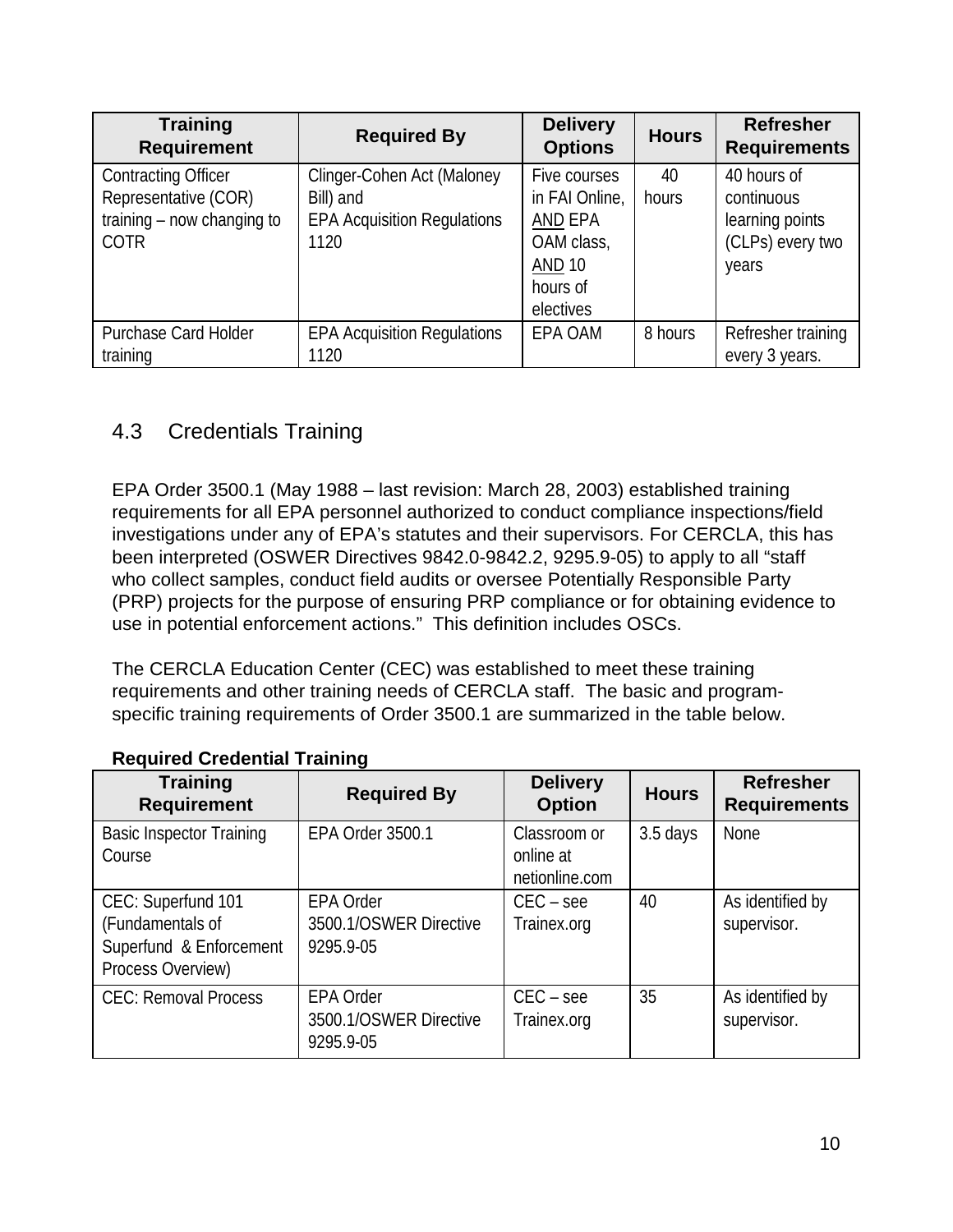| <b>Training</b><br><b>Requirement</b>                                                                                      | <b>Required By</b>                                                                           | <b>Delivery</b><br><b>Option</b>                                      | <b>Hours</b>          | <b>Refresher</b><br><b>Requirements</b> |
|----------------------------------------------------------------------------------------------------------------------------|----------------------------------------------------------------------------------------------|-----------------------------------------------------------------------|-----------------------|-----------------------------------------|
| Negotiations training                                                                                                      | <b>EPA Order</b><br>3500.1/OSWER Directive<br>9295.9-05                                      | Courses may<br>be offered by<br><b>EPA Regions</b><br>or commercially | Not<br>Defined        | As identified by<br>supervisor.         |
| Self-study/Review of<br>CERCLA, NCP and a<br>minimum of two completed<br>inspection reports                                | EPA Order 3500.1<br>Compendium of Program<br><b>Specific Training</b><br>Requirements        | Self-Study/<br><b>Review</b>                                          | <b>Not</b><br>Defined | As identified by<br>supervisor.         |
| Conduct a minimum of two<br>SPCC and two FRP<br>inspections with a senior<br>inspector before<br>conducting an inspection. | <b>EPA Order 3500.1</b><br>Compendium of Program<br><b>Specific Training</b><br>Requirements | On the Job<br>Training                                                | <b>Not</b><br>Defined | As identified by<br>supervisor.         |

Where documentation is needed, but cannot be found, the employee signs a statement that he/she has completed the training, and the Division Director must certify that the employee has demonstrated competency.

SHEMD mandates that EPA compliance officers and field investigators complete a one time 24-hour course for field activities and an annual 8-hour refresher course. SHEMD has stated that a select group of employees, which includes On-Scene Coordinators and emergency responders on EPA's Special Teams, can fulfill the safety training required by EPA Orders 3500.1 and 1440.2 by completing the following minimum requirements:

- a. Completion of the 40-hour HAZWOPER training course (one time requirement), and
- b. Completion of annual safety training, including an 8-hour refresher course, or suitable equivalent approved and certified by the local SHEMP manager.

SHEMP managers must be actively involved in a review of the content and delivery of the annual 8-hour Refresher course (or equivalent), thereby ensuring that appropriate and relevant safety training, based on a job hazard analysis, is provided to the employees for whom they are responsible. If SHEMP managers determine that additional training is required, they must work with employees and managers to have the training completed within nine months. (Refer to the December 4, 2009, memorandum from Wesley J. Carpenter, Acting Director of SHEMD to Phyllis Flaherty, Chief, National Compliance Monitoring Policy Branch, Compliance Assessment and Media Programs Division.)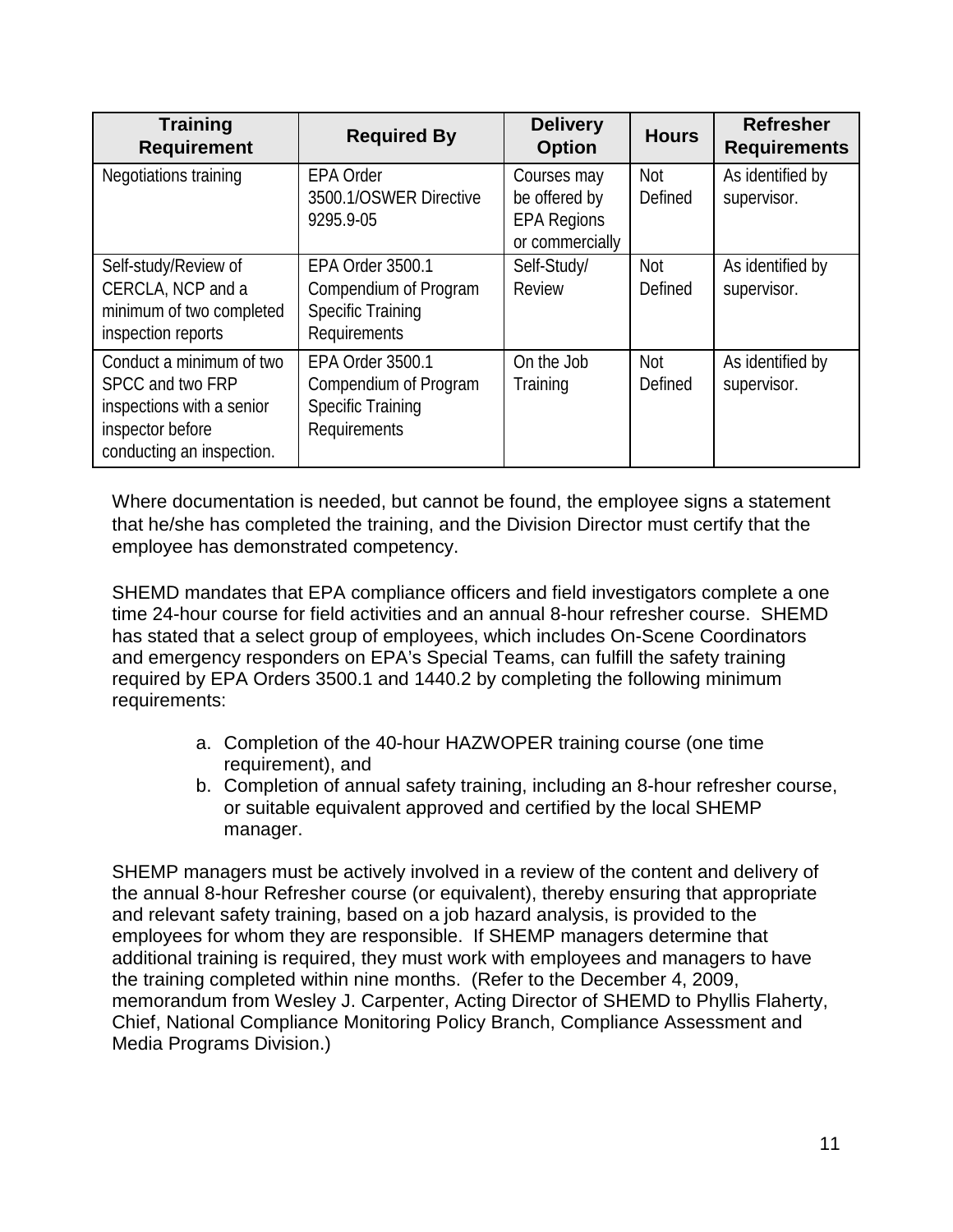### **SPCC and FRP Inspections – Required Training**

OSCs conducting inspections for Spill Prevention, Control, and Countermeasures (SPCC) and Facility Response Plan (FRP) compliance pursuant to the Federal Water Pollution Control Act (FWPCA) as amended by the Clean Water Act (CWA) and the Oil Pollution Act (OPA) must complete the training listed above for inspectors, as well as specific training for SPCC/FRP inspections.

Detailed information for these requirements may be found at the OECA inspector training site on EPA's Intranet at: [http://intranet.epa.gov/oeca/oc/campd/inspector/index.html.](http://intranet.epa.gov/oeca/oc/campd/inspector/index.html)

| <b>Training Requirement</b>                                                                         | Required<br>By      | <b>Delivery</b><br>Option                                                    | <b>Hours</b>                                                                                                                     | <b>Refresher Requirements</b>                                                                                                                                                                                                                                                                 |
|-----------------------------------------------------------------------------------------------------|---------------------|------------------------------------------------------------------------------|----------------------------------------------------------------------------------------------------------------------------------|-----------------------------------------------------------------------------------------------------------------------------------------------------------------------------------------------------------------------------------------------------------------------------------------------|
| asic Inspector Training<br>(BIT)                                                                    | EPA Order<br>3500.1 | Classroom or<br>online at<br>netionline.com                                  | EPA course is<br>3.5 days in<br>length                                                                                           | EPA Order 3500.1, March<br>28, 2003: OECA, program<br>offices, or first-line<br>supervisors are<br>responsible for identifying<br>any necessary refresher<br>Basic Inspector and/or<br>refresher program-specific<br>curriculum on new or<br>revised policies,<br>regulations or legislation. |
| <b>Spill Prevention Control</b><br>and Countermeasures<br>(SPCC) / Facility Response<br>Plans (FRP) | EPA Order<br>3500.1 | Classroom<br>training<br>provided by Oil<br>Program<br>Center (OPC)<br>staff | 40 hours<br>classroom plus<br>self-study and<br>OJT(refer to<br>table below for<br>self study and<br><b>OJT</b><br>requirements) | Annual 4-hour OPC<br>refresher training course<br>or its equivalent. This<br>course is available upon<br>request to OPC. If an<br>equivalent course is<br>utilized, the first-line<br>supervisor will determine<br>the scope of the refresher<br>training.                                    |

### **SPCC/FRP Inspector Training**

Additionally, EPA Order 3500.1 has training requirements for the supervisors of OSCs conducting inspections. These requirements are detailed in the "Supervisor's Guide to Executive Order 3500.1:"

http://intranet.epa.gov/oeca/oc/campd/inspector/training/3500supervisorguide.pdf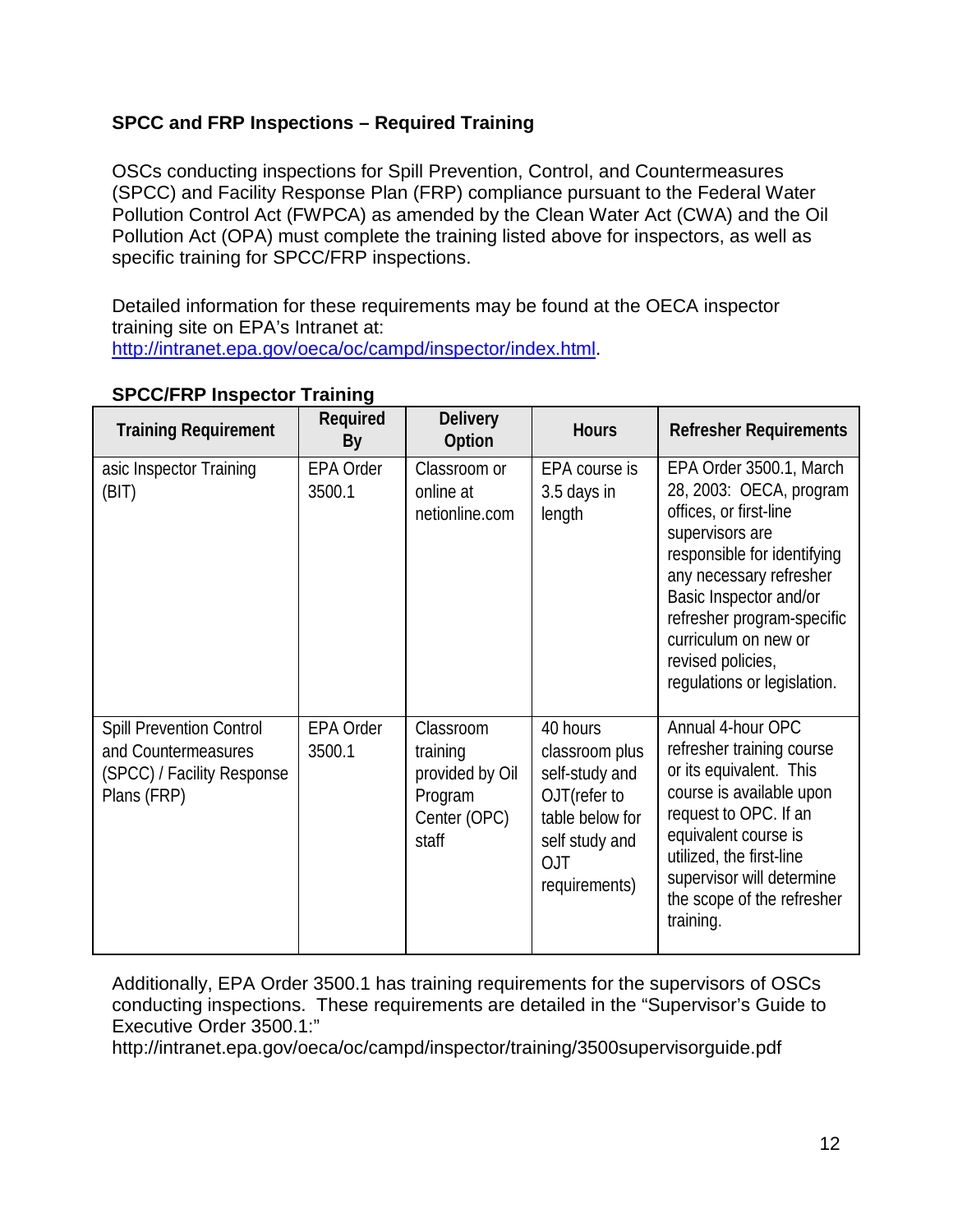### **Self Study and OJT Training Requirements for SPCC/FRP Inspectors**

### **Mandatory Self-Study/ Review –** see requirements at

http://intranet.epa.gov/oeca/oc/campd/inspector/training/3500/media.html

### **Recommended Training –** see

http://intranet.epa.gov/oeca/oc/campd/inspector/training/3500/media.html

### **On-the-Job Training (OJT) and mentoring with senior lead inspector**

- New inspectors must complete a minimum of four days of OJT, or 4 compliance inspection/field investigations with senior lead inspector(s).
- If no senior lead inspectors are available within the region to provide mentoring then arrangements may be made with personnel from another region to complete OJT.
- Depending on the experience level of the inspector and the need in the region, conduct OJT at facilities such as petroleum exploration and production facilities, electric utilities, petroleum refineries, petroleum marketing/bulk storage facilities, construction sites, airports, marinas, fish canneries, farms, and other regulated industry sectors.
- The first-line supervisor should determine the type of facility to be inspected to meet the OJT requirements and may require additional OJT inspections as he/she deems appropriate. The OJT should be constructed so that over time there is a progression of increasing responsibility for the new inspector.
- The first-line supervisor must maintain documentation of compliance with OJT requirements and should include a description of the types of facilities inspected as well as the name of the senior inspector(s) leading the inspection activity.

Notes:

- It is **not recommended** that new inspectors lead inspections at FRP regulated facilities within the first 6 months.
- It is **not recommended** that new inspectors lead inspections at large, more complex facilities such as electric utilities or petroleum refineries within the first 6 months.
- First-line supervisors are encouraged to achieve efficient use of new inspectors by encouraging OJT for specific types of inspections (e.g., petroleum marketing/bulk storage facility) that would expedite the approval to lead inspections.
- First-line supervisors may want to assign new inspectors to the most common type(s) of regulated facilities found in that region.

## 4.4 Incident Command System Training

Homeland Security Presidential Directive-5 (HSPD-5) requires all response organizations to adopt the National Incident Management System (NIMS) and the Incident Command System (ICS). The EPA National Approach to Response (NAR) states that EPA will adopt the NIMS and utilize the ICS as a response management tool. The EPA ICS Training, Qualification, and Certification Order establishes the training requirements in support of the NAR.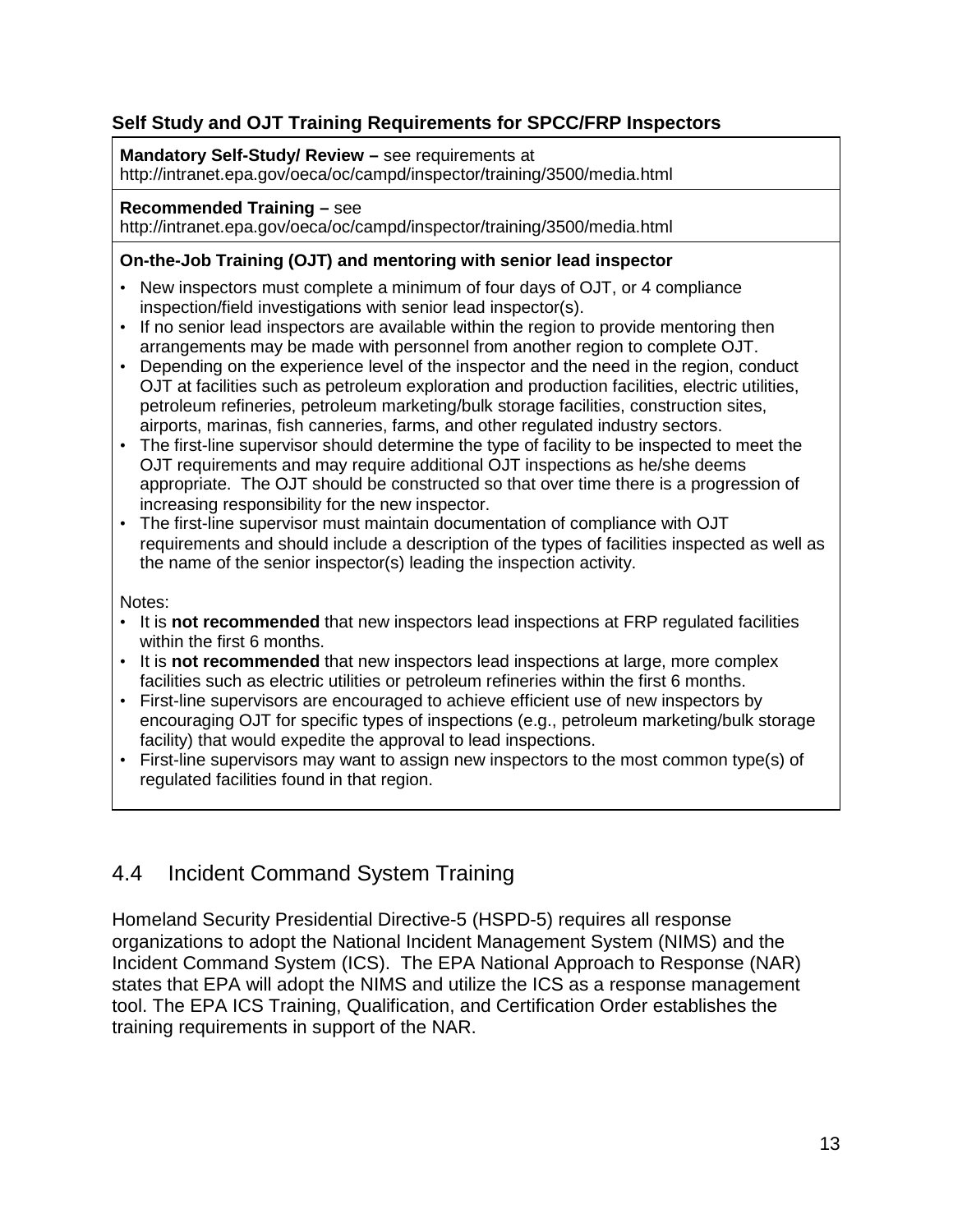### **Incident Command System Training**

| <b>Training</b><br><b>Requirement</b>                                                                                                                                                | <b>Required By</b>                                                                                                                                                       | <b>Delivery</b><br><b>Method</b> | <b>Hours</b>                                    | <b>Refresher</b><br><b>Requirements</b>                                                                                                                                                                                                                                                                                |
|--------------------------------------------------------------------------------------------------------------------------------------------------------------------------------------|--------------------------------------------------------------------------------------------------------------------------------------------------------------------------|----------------------------------|-------------------------------------------------|------------------------------------------------------------------------------------------------------------------------------------------------------------------------------------------------------------------------------------------------------------------------------------------------------------------------|
| <b>ICS 100</b>                                                                                                                                                                       | HSPD-5                                                                                                                                                                   | On-line                          | 3                                               | none                                                                                                                                                                                                                                                                                                                   |
| <b>ICS 200</b>                                                                                                                                                                       | HSPD-5                                                                                                                                                                   | On-line                          | 3                                               | none                                                                                                                                                                                                                                                                                                                   |
| IS 700 NIMS                                                                                                                                                                          | HSPD-5                                                                                                                                                                   | On-line                          | 3                                               | none                                                                                                                                                                                                                                                                                                                   |
| IS 800 National Response<br>Framework                                                                                                                                                | HSPD-5                                                                                                                                                                   | On-line                          | 3                                               | none                                                                                                                                                                                                                                                                                                                   |
| ICS 300/400                                                                                                                                                                          | FEMA (for response<br>personnel serving in<br><b>Command and General Staff</b><br>positions within an Incident<br>Management Team)                                       | Class room                       | 30-36                                           | none                                                                                                                                                                                                                                                                                                                   |
| <b>Command and General</b><br>Staff (EPA Key Leadership<br>Positions) - only required<br>for OSCs if they are<br>serving in these positions<br>within an Incident<br>Management Team | This is based on the 2008<br>Incident Management Team<br>Order requirement for regions<br>to staff 11 member Incident<br>Management Teams with ICS<br>trained personnel. | Class room                       | Hours vary<br>depending<br>on the<br><b>KLP</b> | There is a<br>maintenance<br>requirement for<br>continued<br>qualification in<br>these positions. To<br>maintain<br>qualification status<br>OSCs must show<br>experience in the<br>position, during an<br>actual incident or<br>exercise, within a 5<br>year period. The<br>course does not<br>have to be<br>repeated. |

## 4.5 Regional Required Training

Regions may require training related to their specific work. As an example, Region 6 performs a significant amount of oil field work during the normal course of business. Region 6 requires EPA workers who perform oil-field activities to complete a hydrogen sulfide safety (sour gas) course and appropriate refreshers. Certain states have this requirement as well.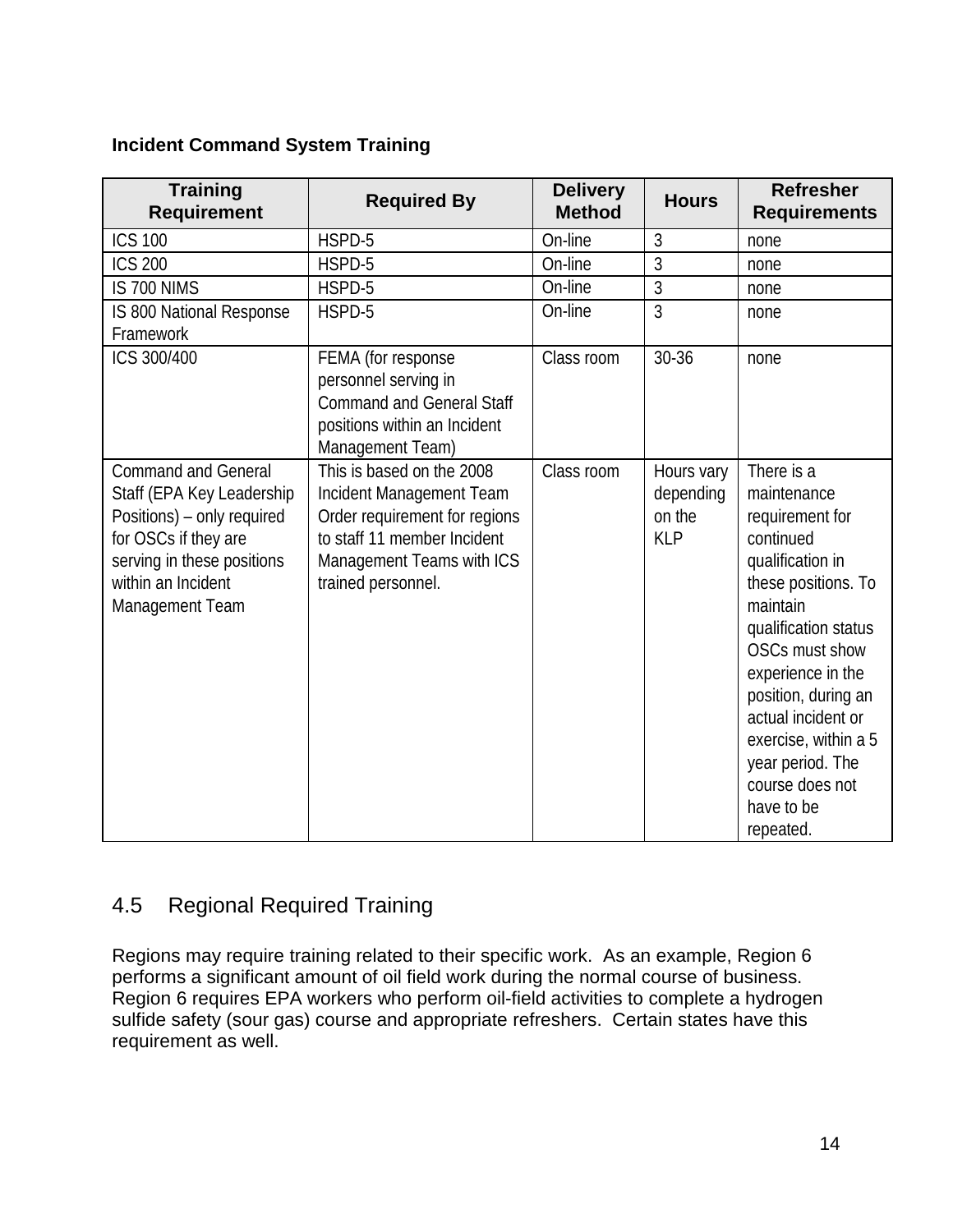Regions may add a variety of additional technical training requirements, including but not limited to:

- Railroad tank car safety
- Commercial Driver's License (CDL) training
- Defensive Driving (recommended by the May 14, 2001, "Revised Fact Sheet: Safety and Health Requirements for EPA Compliance Inspectors)
- Boater Operation
- Leadership Training

## 4.6 Other Required Training

The Department of Transportation (DOT) regulations on hazardous materials transportation require training for hazmat employees (49 CFR 172.704). The regulations specify that certain topics and functions be included in the training, but do not specify the duration of the initial training. This is sometimes referred to as a "DOT HM-181" course, although the "HM-xx" nomenclature refers to DOT rulemaking dockets, not specific regulations. The regulations also require refresher training every three years, but the duration of the refresher is not specified.

The EPA RCRA hazardous waste regulations for generators of hazardous waste (40 CFR 262.34) require generators to comply with the training requirements in 40 CFR 265.16. This would be an Applicable or Relevant and Appropriate Requirement (ARAR), subject to the conditions specified in the NCP, 40 CFR 300.415(j). The NCP definition of "Applicable Requirements" in 40 CFR 300.5 means, in part, "substantive" requirements of a federal or state environmental law. Therefore, the administrative portions of the training requirements in 265.16 do not need to be included as part of the OSC's training program.

OSWER Directive 9295.9-05, issued on September 29, 1989, also established a requirement for 80 hours of professional development training each year for EPA OSCs to ensure effective job performance. This can be satisfied by refresher courses taken annually, or through other training such as the annual OSC Readiness Training Program.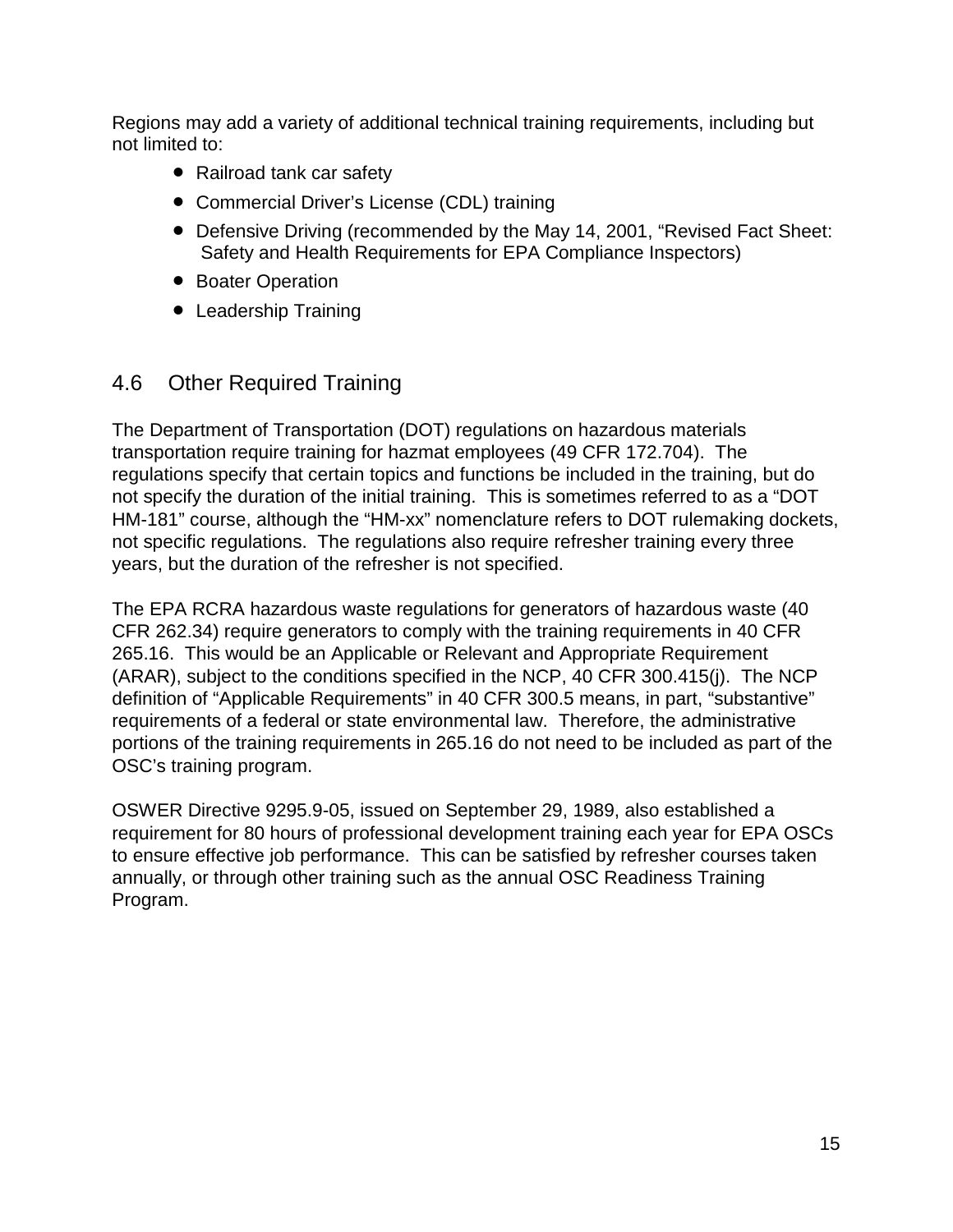### **Other Required Training List**

| <b>Training</b><br><b>Requirement</b>                                                       | <b>Required By</b>           | <b>Delivery</b><br><b>Method</b>                     | <b>Hours</b>                 | <b>Refresher</b><br><b>Requirements</b>                      |
|---------------------------------------------------------------------------------------------|------------------------------|------------------------------------------------------|------------------------------|--------------------------------------------------------------|
| <b>Transportation for Hazmat</b>                                                            | 49 CFR 172 & 173             | Not offered<br>by EPA -<br>available<br>commercially | Duration<br>not<br>specified | Every 3 years -<br>duration of<br>refresher not<br>specified |
| <b>RCRA Generator required</b><br>training                                                  | 40 CFR 262.34 (a)(4), 265.16 | <b>OSC</b><br>Readiness<br>(or region-<br>specific)  | Duration<br>not<br>specified | Annually -<br>duration of<br>refresher not<br>specified      |
| QA/QC training - Regional<br>requirements as directed in<br>Regional QA Management<br>Plans | EPA Order 5360.1 A2          | Region-<br>specific                                  | Region-<br>specific          | Region-specific                                              |
| 80 hours annual<br>professional development<br>training                                     | OSWER Directive 9295.9-05    | Not specified                                        |                              | 80 hours<br>annually-can<br>overlap with other<br>training   |

## 5 Recommended Training

EPA's [www.trainex.org](http://www.trainex.org/) lists more than 400 courses, some of which are required and others that are recommended for OSCs. Recommended courses are listed in the table below.

### **Recommended Training List**

| <b>Recommended Training</b>                                                        | <b>Delivery Method</b>            | <b>Hours</b> | <b>Refresher</b><br><b>Requirements</b> |  |
|------------------------------------------------------------------------------------|-----------------------------------|--------------|-----------------------------------------|--|
| <b>USCG Crisis Management</b>                                                      | Face to Face Yorktown,<br>VA      | 80           | <b>None</b>                             |  |
| <b>Laws &amp; Authorities</b>                                                      |                                   |              |                                         |  |
| National Contingency Plan<br>(part of content is in the Removal<br>Process course) | <b>OSC Readiness or</b><br>online | 3.5          | <b>None</b>                             |  |
| Waste Treatment, Transportation,<br>and Disposal (RCRA, TSCA,<br>FIFRA)            | Face to Face<br><b>CEC</b>        | 16           | <b>None</b>                             |  |
| Hazardous Materials Technician                                                     | <b>ERTP</b>                       | 24           | <b>None</b>                             |  |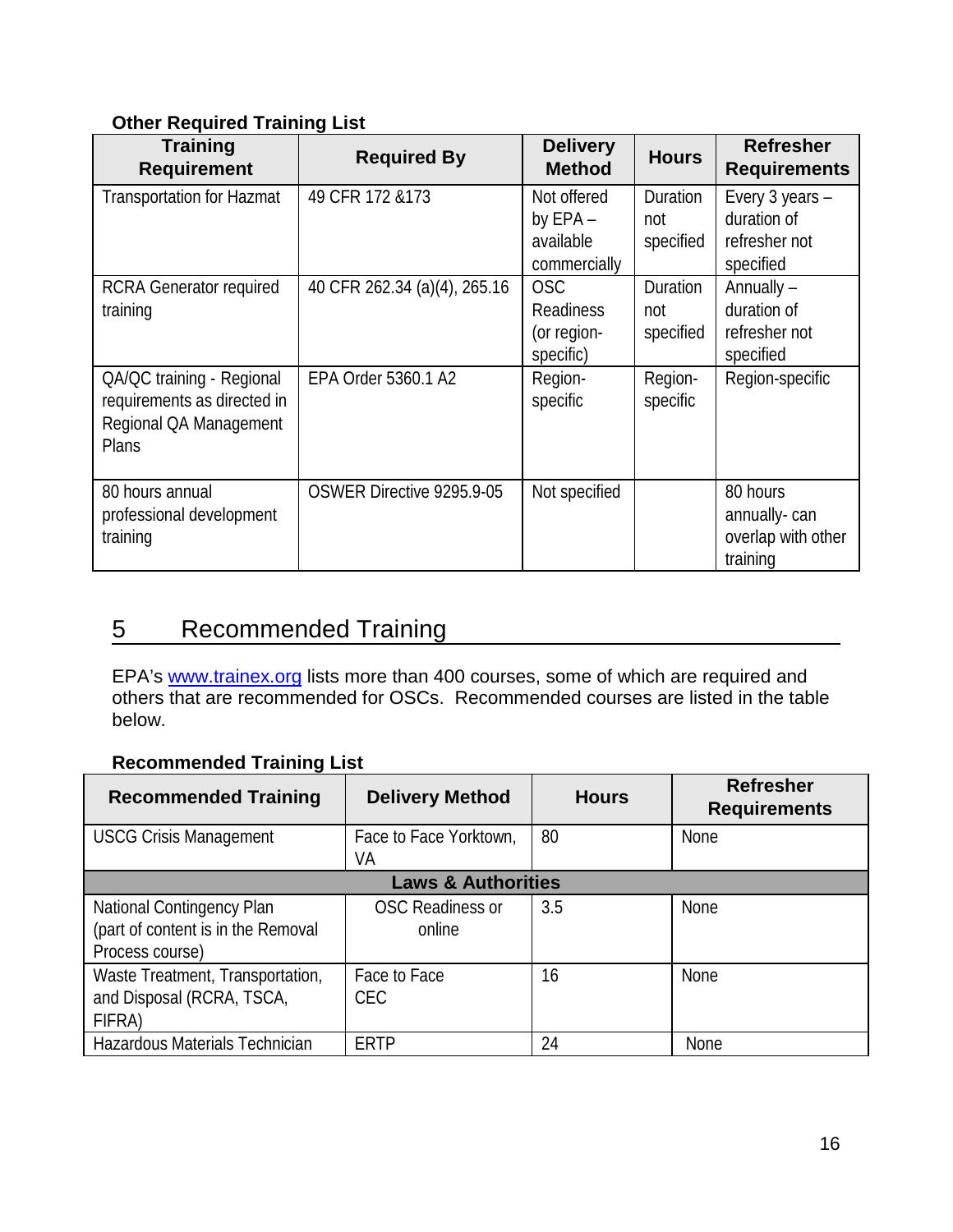| <b>Recommended Training</b>                                                                             | <b>Delivery Method</b>                                     | <b>Hours</b>   | <b>Refresher</b><br><b>Requirements</b>                                                              |  |
|---------------------------------------------------------------------------------------------------------|------------------------------------------------------------|----------------|------------------------------------------------------------------------------------------------------|--|
| Asbestos Abatement Identification<br>and Removal for Supervisors<br>(AHERA)                             | <b>Commercial classes</b><br>may be available              | 24             |                                                                                                      |  |
| Presidential Decision Directives 39.<br>62, 63, and Homeland Security<br><b>Presidential Directives</b> | Independent Study                                          | Varies         | As Needed                                                                                            |  |
| Risk Management Plans (RMP)                                                                             | Trainex.org                                                | 24             | None                                                                                                 |  |
| <b>Federal Acquisition Regulations,</b><br><b>EPA Acquisition Requirements</b>                          | Independent Study                                          | Varies         | As Needed                                                                                            |  |
| Industrial Hygiene, Health Physics                                                                      | Independent Study                                          | Varies         | As Needed                                                                                            |  |
| Clean Water Act/NPDES Inspector<br>Training                                                             | NETI on demand<br>webinar                                  | 8              | None                                                                                                 |  |
|                                                                                                         | <b>Oil Spill Response*</b>                                 |                |                                                                                                      |  |
| Accessing and Using the Oil Spill<br><b>Liability Trust Fund</b>                                        | <b>OSC Readiness</b>                                       | 8              | None                                                                                                 |  |
| <b>Fast Water Booming</b>                                                                               | <b>ERTP</b>                                                | 3 days         | None                                                                                                 |  |
| Slow Water Booming                                                                                      | <b>ERTP</b>                                                | 5 days         | <b>None</b>                                                                                          |  |
| <b>Basic Oil Spills</b>                                                                                 | <b>OSC Readiness</b>                                       | 8              | <b>None</b>                                                                                          |  |
| <b>Emerging Issues about Biofuels</b>                                                                   | <b>OSC Readiness</b>                                       | 8              | None                                                                                                 |  |
| Introduction to Alternative                                                                             | <b>OSC Readiness</b>                                       | 8              | None                                                                                                 |  |
| Countermeasures (ACM) for Oil                                                                           |                                                            |                |                                                                                                      |  |
| <b>Spills</b>                                                                                           |                                                            |                |                                                                                                      |  |
| Oil Response Training - Combined<br><b>Backwater</b><br>and Fast Water                                  | Erlanger, KY                                               | 2-5 days       | <b>None</b>                                                                                          |  |
| Oil Spill Response Drills and<br><b>Exercises under the Facility</b><br>Response Plan (FRP) Regulation  | <b>OSC Readiness</b>                                       | $\overline{4}$ | None                                                                                                 |  |
| <b>Oilfield Removal Actions</b>                                                                         | <b>OSC Readiness</b>                                       | $\overline{4}$ | None                                                                                                 |  |
| Oil Field Production Facility                                                                           | Private vendor                                             | Varies         | None                                                                                                 |  |
| Tailored and Streamlined  the<br>2009 SPCC Rule Amendments                                              | <b>OSC Readiness</b>                                       | 4              | None                                                                                                 |  |
| <b>Technology, Equipment, and Risk Management</b>                                                       |                                                            |                |                                                                                                      |  |
| Innovative Treatment Technologies                                                                       | www.clu-in.org & IRTC<br>have monthly internet<br>seminars | varies         | As needed                                                                                            |  |
| Personnel Protective Equipment:<br>Level A                                                              | Exercise                                                   | varies         | Health & Safety Manual<br>for Respiratory Protection<br>recommends two Level A<br>exercises per year |  |
| <b>Environmental Chemistry</b>                                                                          | <b>EPA ERTP</b>                                            | $4 - 24$       | None                                                                                                 |  |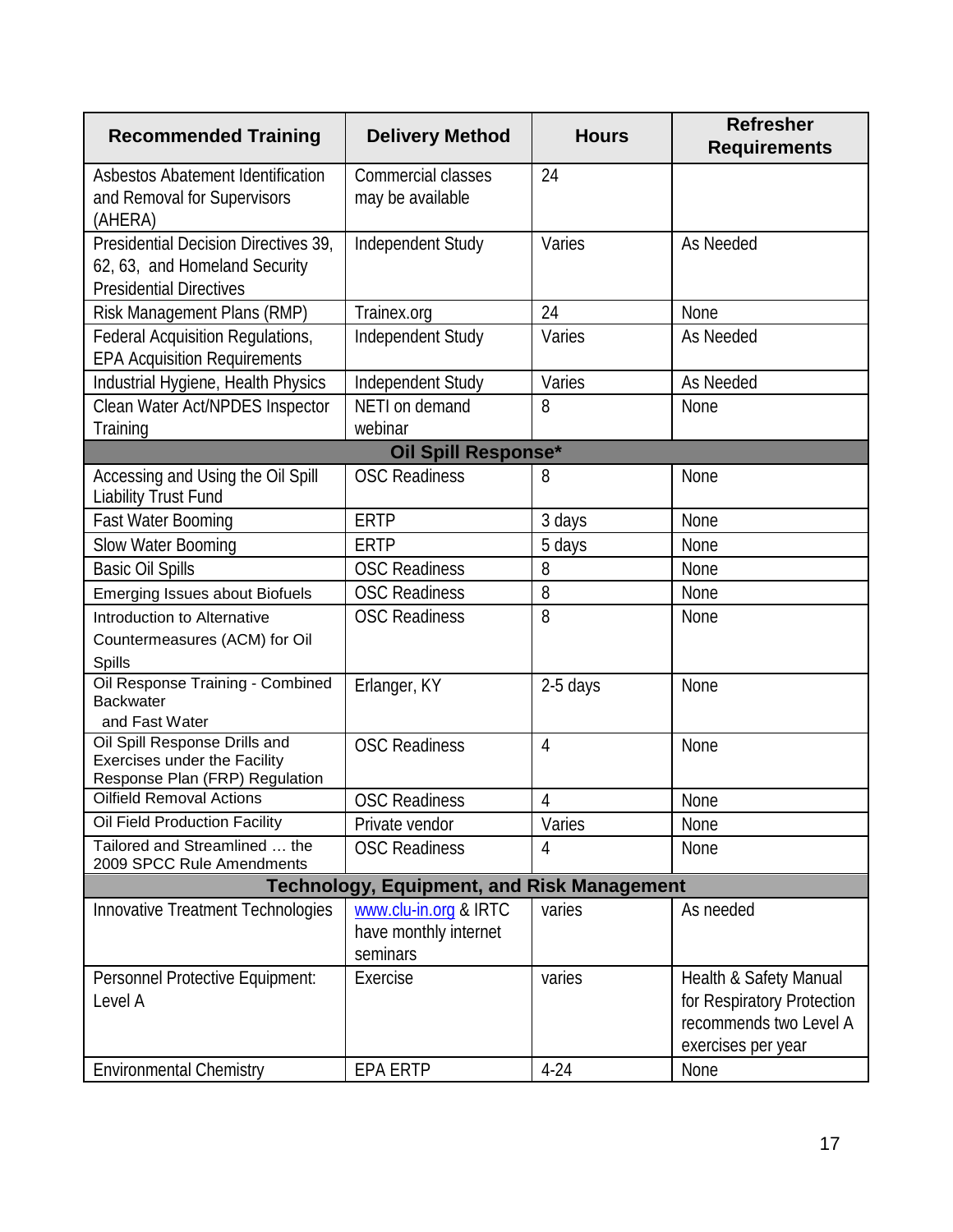| <b>Recommended Training</b>                        | <b>Delivery Method</b>                                     | <b>Hours</b> | <b>Refresher</b><br><b>Requirements</b> |
|----------------------------------------------------|------------------------------------------------------------|--------------|-----------------------------------------|
| Chemistry of Hazardous Materials                   | Commercial classes<br>may be available, e.g.,<br>Hazmat IQ | $4-24$       | None                                    |
| Sampling for Hazardous Materials                   | <b>ERTP</b>                                                | 24           | None                                    |
| Inland Oil Spills and Fast<br>Water/Slow Water Oil | <b>ERTP</b>                                                | 24           | None                                    |
| Hazard Categorization                              | <b>ERTP</b> and commercial<br>classes                      | $8-24$       | None                                    |
| Air Monitoring                                     | <b>ERTP</b>                                                |              | None                                    |
| <b>Risk Evaluation</b>                             | trainex.org                                                | varies       | None                                    |
| Post-Incident Critique/Lessons<br>Learned          | On the Job Training                                        | varies       | None                                    |
| <b>Underground Storage Tank</b><br>Response Action | trainex.org                                                | varies       | None                                    |
| Natural Resource Damage<br>Assessment              | USDA, DOI                                                  | varies       | None                                    |
| <b>Computer Applications</b>                       | Regional Training<br>Coordinator                           | varies       | None                                    |
| <b>Analytical Methods</b>                          | trainex.org                                                | varies       | None                                    |
| <b>Electroplating Processes and</b><br>Cleanup     | ertpvu.org<br>(Trainex.org)                                | 4            | None                                    |
| Field-based Site Characterization<br>(TRAID)       | ertpvu.org                                                 | varies       | None                                    |
| Response Technologies                              | <b>OSC Readiness</b>                                       | varies       | None                                    |
| Bioremediation                                     | Clu-in.org                                                 | varies       | None                                    |
| Railroad Response                                  | Pueblo, CO Tank Car                                        | 40           | None                                    |
| Pipeline Incident Response                         | varies                                                     | varies       | None                                    |
| Fire Fighting                                      | FEMA-Emmitsburg,<br>MD                                     | varies       | None                                    |
| <b>Fixed Facility Accident Response</b>            | varies                                                     | varies       | None                                    |
| <b>Explosives</b>                                  | ATF                                                        | varies       | None                                    |
| <b>Compressed Gas Cylinders</b>                    | Chlorine Institute                                         | varies       | None                                    |
| Counter terrorism response                         | varies                                                     | varies       | None                                    |
| Anthrax response                                   | varies                                                     | varies       | None                                    |
| Chemical agent response                            | varies                                                     | varies       | None                                    |
| Radiological response                              | varies                                                     | varies       | None                                    |
| <b>Managing People</b>                             |                                                            |              |                                         |
| Project Management                                 | <b>OPM</b>                                                 | varies       | None                                    |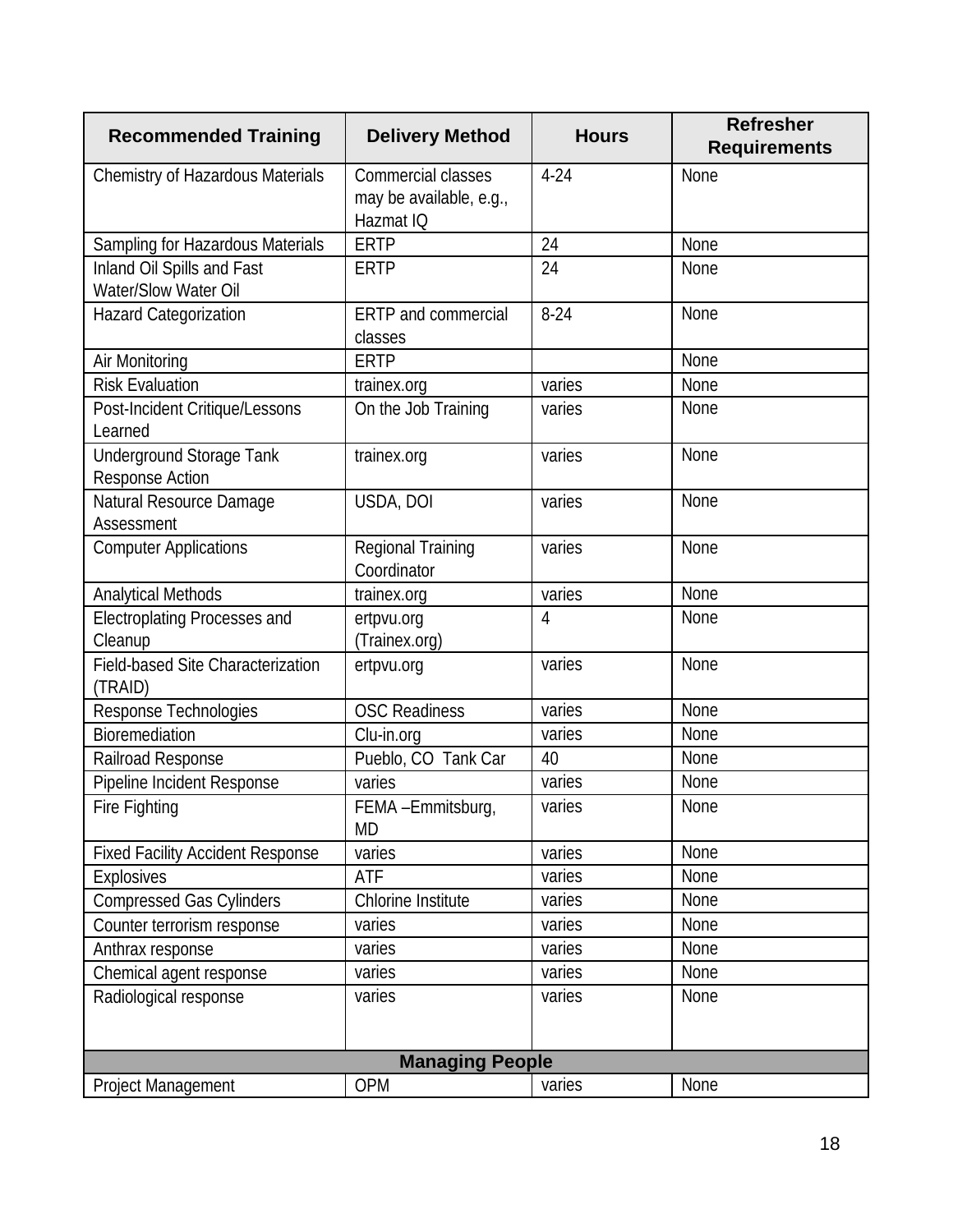| <b>Recommended Training</b>                    | <b>Delivery Method</b>                               | <b>Hours</b> | <b>Refresher</b><br><b>Requirements</b> |
|------------------------------------------------|------------------------------------------------------|--------------|-----------------------------------------|
| Leadership Training                            | <b>OPM</b>                                           | varies       | <b>None</b>                             |
| <b>Public Administration</b>                   | <b>OPM</b>                                           | varies       | None                                    |
| Personnel, Finance, Audit,<br>Organizations    | <b>OPM</b>                                           | varies       | None                                    |
| <b>Advanced Leadership Training</b>            | OPM                                                  | varies       | None                                    |
| Working Effectively with Tribal<br>Governments | Online at golearn.gov                                | 1            | None                                    |
|                                                | <b>Communication</b>                                 |              |                                         |
| <b>Risk Communication</b>                      | Trainex.org<br>(Community<br>Involvement University) | varies       | None                                    |
| <b>Media Relations</b>                         | Trainex.org<br>(Community<br>Involvement University) | varies       | None                                    |
| Community Involvement                          | Trainex.org<br>(Community<br>Involvement University) | varies       | None                                    |
| <b>Emergency Community Outreach</b><br>Team    | Trainex.org<br>(Community<br>Involvement University) | varies       | <b>None</b>                             |
| <b>Public Speaking/Briefing Skills</b>         | Trainex.org<br>(Community<br>Involvement University) | varies       | None                                    |
| <b>Crisis Communication</b>                    | Trainex.org<br>(Community<br>Involvement University) | varies       | None                                    |
| Camera Skills (Advanced Media<br>Skills)       | Trainex.org<br>(Community<br>Involvement University) | varies       | None                                    |

\* Additional, oil-specific training for OSCs will be included in the Oil Training Plan currently under development.

## 6 Training Opportunities

This section of the guidelines provides a brief description of some of the training and development opportunities that are available to OSCs to meet the required and recommended training.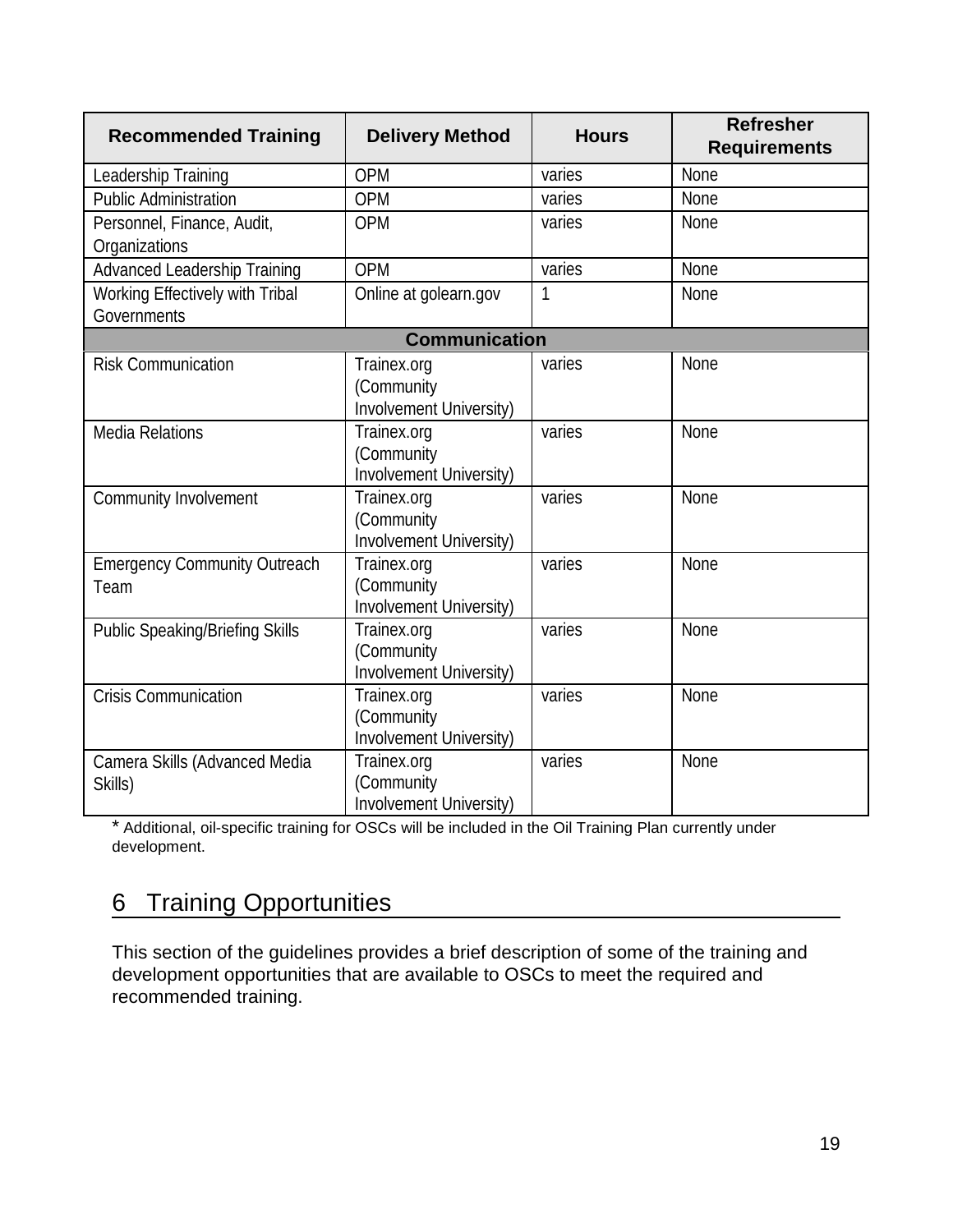## 6.1 OSC Readiness Training

The OSC Readiness Task Force identified the need for a training forum directed specifically at the OSC's job functions. The OSC Readiness Task Force developed the OSC Readiness Training Board made up of OSCs and representatives of OSRTI and OEM. The members of the OSC Readiness Training Board are responsible for the development, planning and implementation of the annual OSC Readiness Training, which encompasses 35 to 49 separate 4 or 8-hour training sessions as well as management briefings, case study presentations, and other events. Learning activities offered at each OSC Readiness Training are selected by the OSC Readiness Training Board based on current needs, feedback from previous offerings and training requests from OSCs and their supervisors. Approximately half of the Agency's OSCs attend each year. To continue the ongoing dialogue of the OSC Readiness program and to reach OSCs and other response staff, OSRTI supports sessions from the event through Clu-In Internet seminars ("Response Contracts Basics" and "ESF-10: From No Mission to Mission"). More information is available at [http://www.epaosc.org\)](http://www.epaosc.org/) and www.cluin.org.

## 6.2 OSRTI Sponsored Training

The Office of Superfund Remediation and Technology Innovation (OSRTI) assists in the planning and implementation of the OSC Readiness training, and they also offer other training opportunities. OSRTI supports the OSWER Training Coordination Team, who's regional Training Coordinators support both headquarters and regional specific training. Specialized training in site characterization, field sampling and analytics, and other technical topics is available in both classroom and internet based seminars. The Clu-In website now offers podcasts and archived versions of live internet seminars. Information and schedules for most of these training courses can be found on the Training Exchange web page [\(http://trainex.org\)](http://trainex.org/). Trainex also advertises courses and conferences offered by its training partners (e.g., National Education and Training Institute, Agency for Toxic Substance and Disease Registry, Interstate Technology and Regulatory Council, Northwest Environmental Training Center), as well as many regional courses and online training opportunities.

### 6.3 Environmental Response Team (ERT) and Environmental Response Training Program (ERTP)

OSRTI's Environmental Response Team (http://www.ert.org) provides assistance from ERT experts and supports the OSC web page, as well as software and DVDs that address technical topics. ERT also manages the Environmental Response Training Program (ERTP) that offers dozens of health and safety, technical, incident command system, and specialized courses in EPA regions each year. In addition to training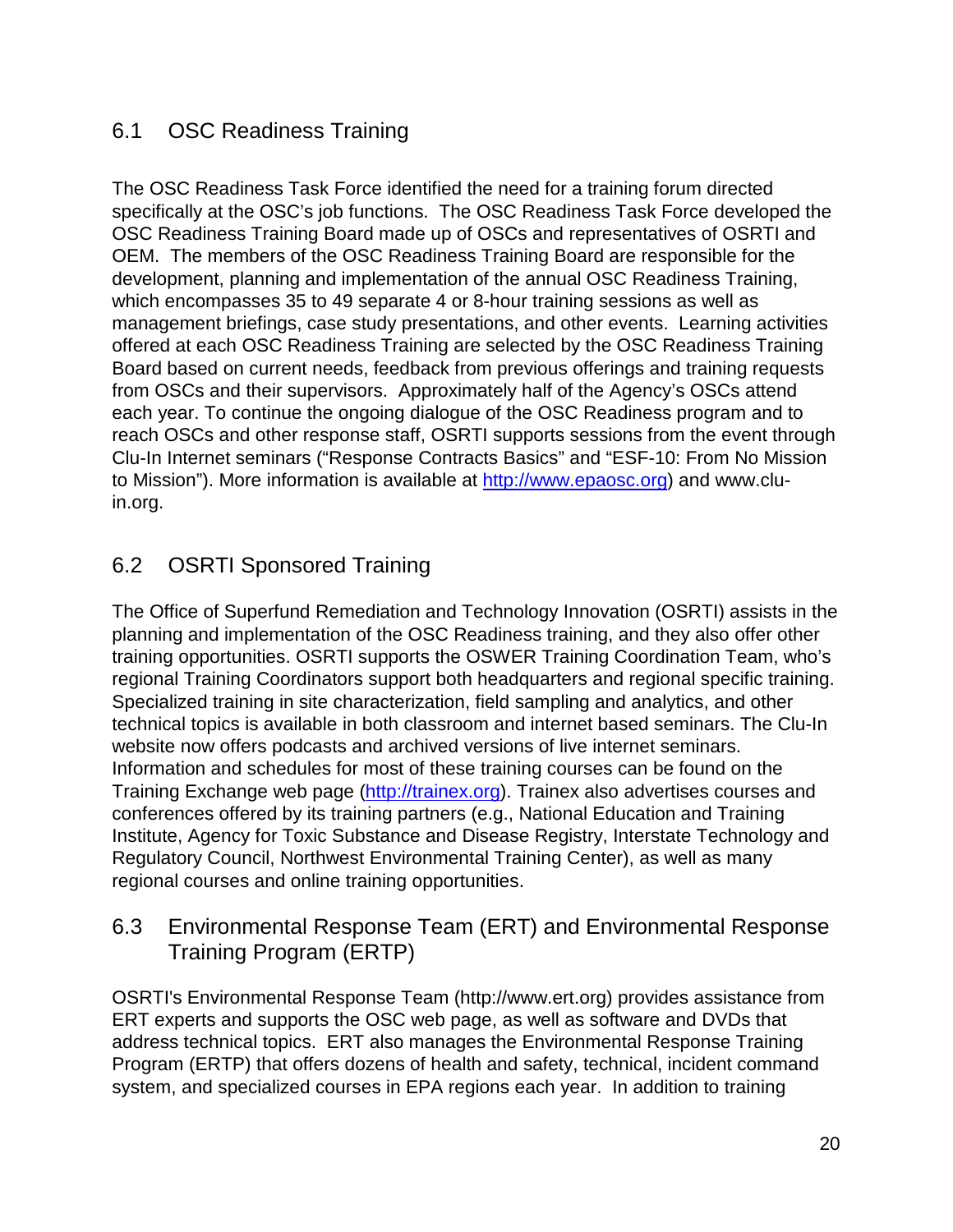courses, ERTP provides field, level A, and incident management team exercises. ERTP can also develop and present specialized courses and exercises upon request. ERTP also supports the ERTP virtual university (ertpvu.org)

## 6.4 CERCLA Education Center

OSRTI offers required and advanced training for OSCs through the CERCLA Education Center (e.g., Superfund 101, Removal Process, OSC 201) and through other programs to support the implementation of the latest environmental technologies (e.g., Cleanup Information web site, Internet Seminars, Advanced Triad Training, Field XRF). The courses provide not only basic definitions and procedures, but detailed presentations on EPA's role with other federal agencies as well. Participants also receive reference materials that they can use later on the job. Regional OSWER Training Coordination Team members can assist in scheduling and coordinating these and other courses.

## 6.5 Community Involvement University

The Superfund Community Involvement program offers a number of training courses through the Community Involvement University (e.g., Media Relations, Risk Communication, Building Trust and Resolving Differences, Cross Cultural Effectiveness), sponsors an annual EPA-wide Community Involvement Conference, and offers assistance through the Emergency Community Outreach Team, alternative dispute resolution services, and other assistance.

## 7 Exercises

It is recommended that OSCs seek opportunities to participate in (i.e., observe, play, control, or evaluate) at least two NCP exercises/drills each year. This has been a consensus standard included in the Core ER/Core NAR criteria in recent years. Participation in actual emergency responses or removal actions may be considered to satisfy this criterion, at the discretion of the Removal Managers and OEM.Advanced deployment for FEMA exercises, responses and National Special Security Events may be used to fulfill this requirement. Additionally, OSCs should participate in emergency operations during regional COOP drills/exercises. Participation in exercises may count towards the 80 hour professional development requirement outlined in OSWER Directive 9295.9-05.

OSCs should become familiar with the EPA National 3-year Training and Exercise Plan (NTEP) to locate upcoming exercise participation opportunities. The NTEP is located on epaosc.net on the Training and Exercise Planning Workgroup website under the HQ logo.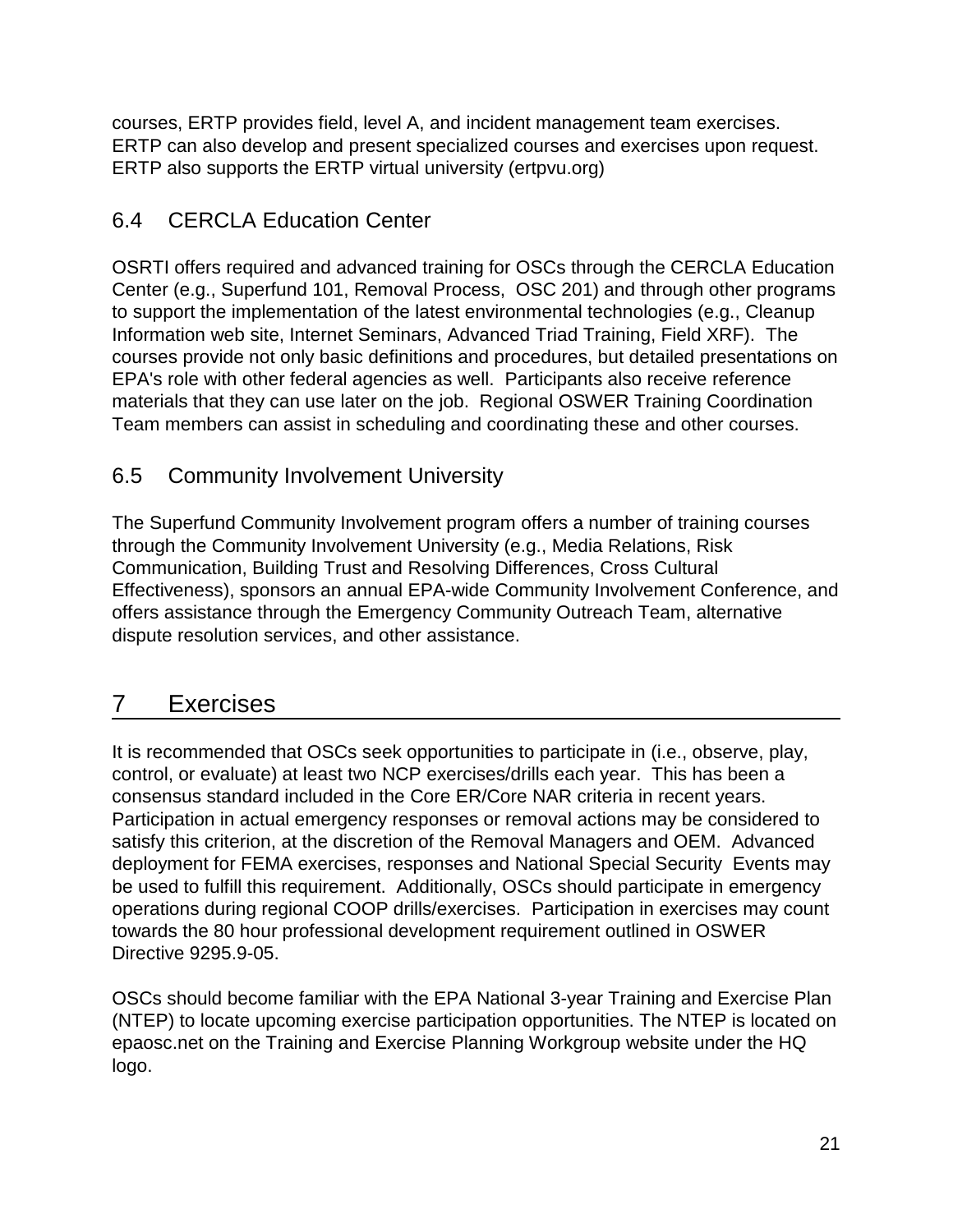# 8 OSC Training and Exercise Responsibilities<br>The following summarizes expectations with respect to training and OSCs.

OSCs should:

- Expect to be surveyed periodically and to provide professional, constructive feedback about training and exercises. There are general needs surveys and course-specific surveys. Information provided in surveys continues to be an excellent source for improving course content and relevancy.
- Fill out sign-in sheets and participant evaluation forms.
- Be aware of upcoming training opportunities.
- Report course completions to your training coordinator to ensure it is electronically recorded in the Emergency Management Portal (EMP)- Field Readiness module..
- Expect to help develop and/or deliver training at some point.
- Volunteer for the national OSC Readiness Task Force or OSC Readiness Training Board in order to share your skills and experience.
- Take advantage of on-the-job training opportunities.

## 8.1 Documentation of Training

The EMP- Field Readiness module is an electronic tracking system maintained by OEM to track courses taken and certifications obtained by all EPA employees potentially involved in emergency response. The system allows for regional training customizations while maintaining a uniform national list of courses as dictated by existing EPA guidance. The EMP- Field Readiness module is currently available to all EPA regions and Headquarters to use in tracking required and recommended training. OSCs should inform their regional EMP coordinators of courses completed to ensure they are entered in the tracking system.

The RTF recommends that individual OSCs also maintain a record of their training, including certificates or other documentation provided by the course instructors.

## 9 Mentoring

The OSC mentoring program is a key aspect of EPA's training program. Consistent with Agency-wide policy on mentoring (OSWER Directive 9285.9 – 02), each new OSC should be assigned a mentor by his or her supervisor soon after appointment. New OSCs will remain in the mentoring program until the mentor, the protégé, and the supervisor agree that the OSC is ready for a response action assignment in accordance with OSHA 1910.120 (e) and EPA Order 1440.2, which both require 24 hours of on the job training.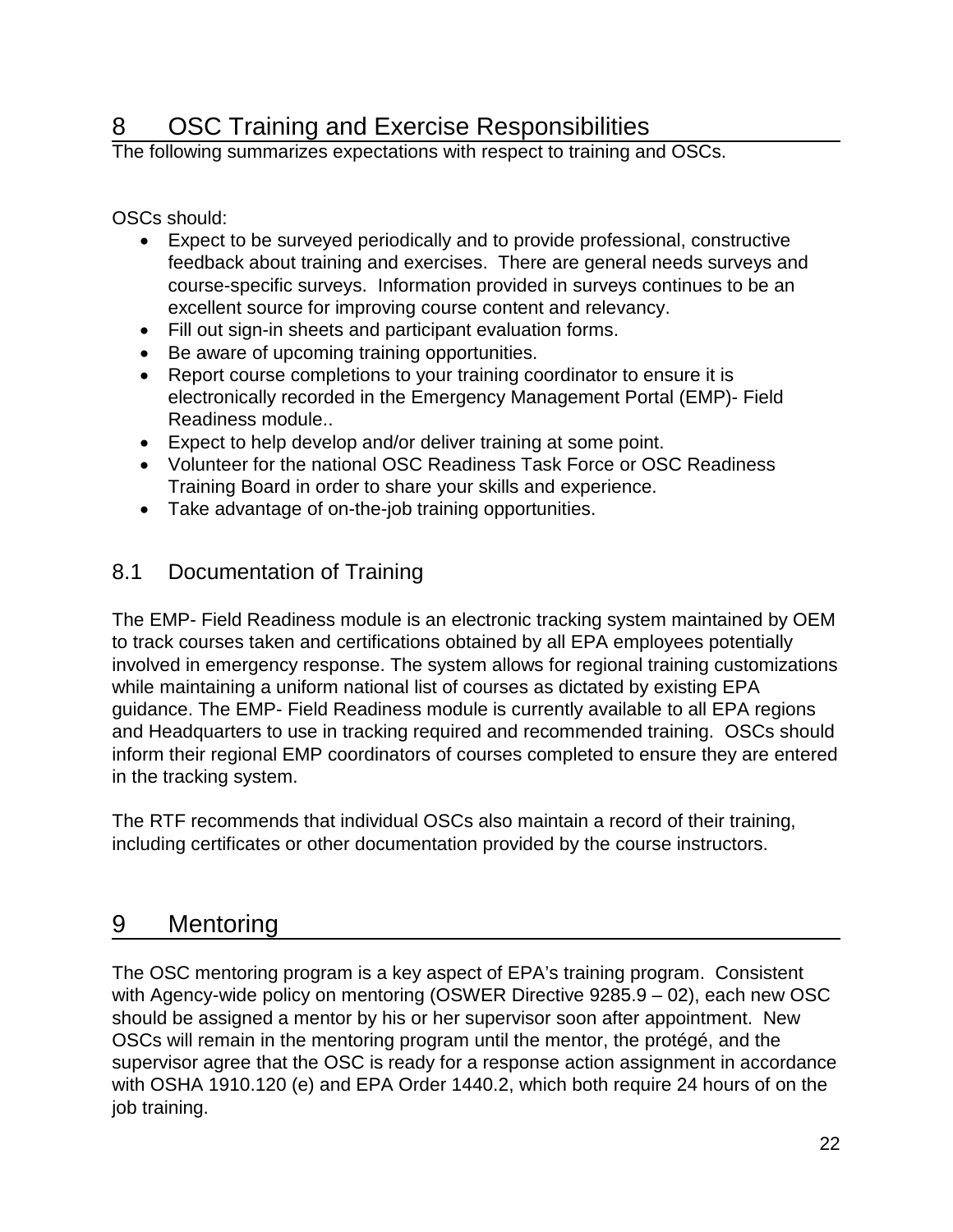## 10 Professional Development \*

OSCs and their supervisors may work together to develop annual Individual Development Plans (IDPs) that will serve to enhance both the individual OSC's career and his or her contribution to fulfilling the mission and objectives of the removal program. OSC supervisors are responsible for balancing work needs with training requirements and developmental needs, and for approving training and development plans in the IDP. OSCs must take responsibility for successfully completing assigned training, development, education, and qualification activities; providing objective feedback to supervisors and training personnel on the effectiveness and relevance of training; and providing training documentation to relevant individuals or offices to maintain current training records. OSCs should take advantage of the Office of Human Resources for guidance and assistance in completing the IDP process. A sample IDP is provided in Appendix B.

\*EPA staff are encouraged to develop IDPs to assist them in managing their individual careers as well as assuring that they schedule and receive the required job related training. This document provides guidance for the job related training component of an IDP. Employees are encouraged to discuss other career related IDP issues with their supervisor.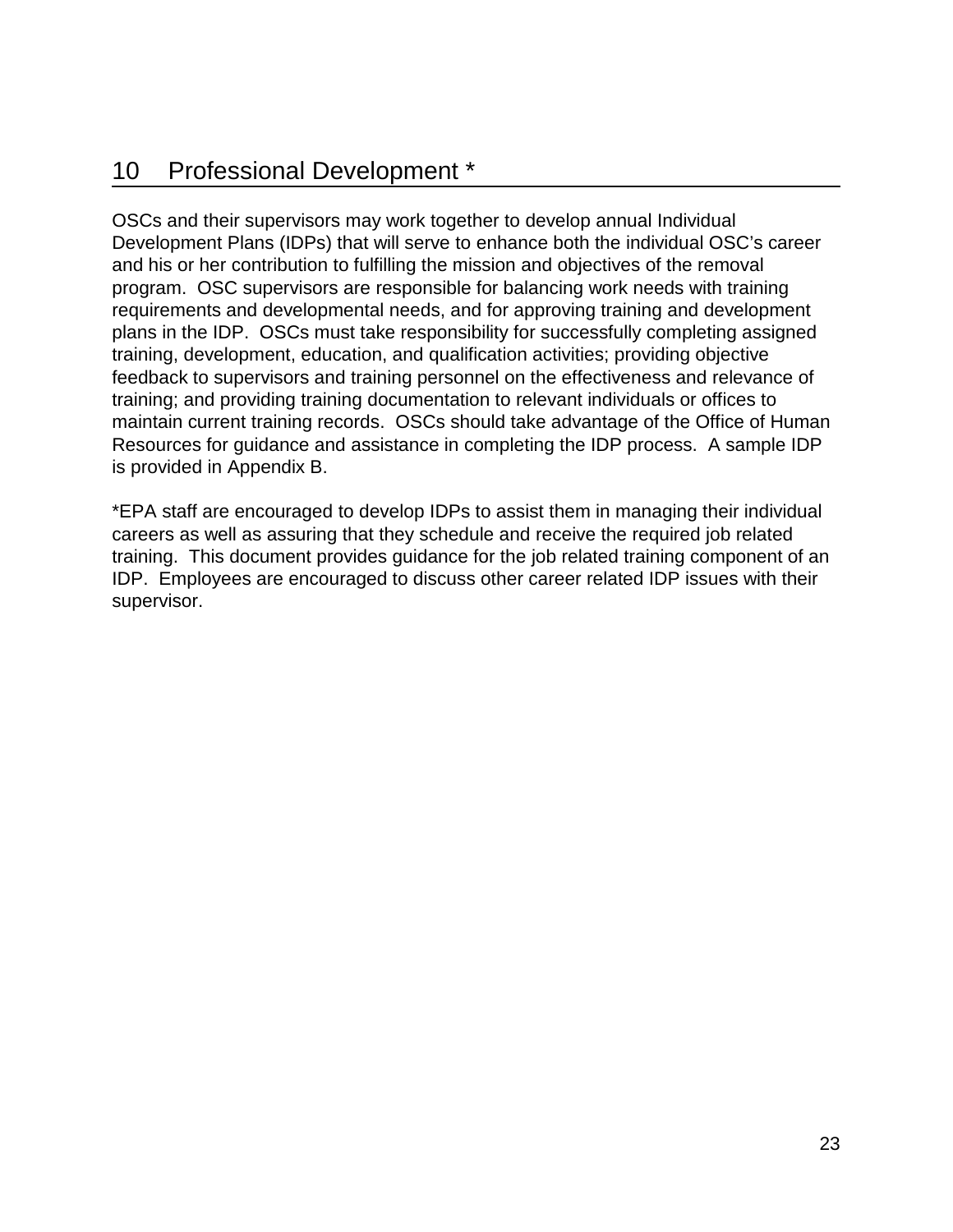## 11 APPENDIX A: Sample OSC Position Description

#### **Biologist/Environmental Engineer/Environmental Scientist (On-Scene- Coordinator) GS-401/819/1301-13**

### **INTRODUCTION**

This position is located in [*to be filled in with Region-specific information*]. The incumbent serves as an On-Scene Coordinator responsible for responding to threats to public health and/or the environment pursuant to the National Oil and Hazardous Substances Pollution Contingency Plan (NCP) 40 Code of Federal Regulations (CFR) Part 300 with responsibility for emergency and removal response activities under the Comprehensive Environmental Response, Compensation and Liability Act (CERCLA), the Oil Pollution Act (OPA) and the Clean Water Act (CWA), Presidential Decisions Directives (PDD) and in accordance with appropriate laws, regulations, Executive Orders, as required. The incumbent has unique authorities/responsibilities within the federal government to both approve an action and procure necessary resources to implement a response to these actions.

The work of this position is multi-media in nature and the incumbent has responsibility for preventing, and/or mitigating the health and environmental hazards resulting from; 1) sudden and unexpected or intentional releases or discharges of oil and hazardous substances, pollutants or contaminants, including releases of biological, chemical and radiological agents; and, 2) uncontrolled hazardous waste sites, either individually or as a team member. These pollutants can spread from a variety of sources such as industrial, manufacturing or storage facilities through the physical environment (i.e. land or water) into plant life, the food chain and people, if left unmitigated. Consequently, this is an interdisciplinary position which can be filled by an individual with a professional background in the life or physical sciences or in environmental engineering. In this capacity, the incumbent performs the following:

### **MAJOR DUTIES AND RESPONSIBILITIES**

**1.** Responds on an emergency basis, applying expert knowledge of life science/ environmental engineering/environmental science in order to mitigate accidental or deliberate releases of hazardous materials. Provides direction on innovative or alternative treatment technologies and techniques to be used in the cleanup of hazardous materials. Many of these releases present an immediate, critical threat to public health through extreme exposure rates; on, and off-site migration; imminent fire/explosion threat; extreme threat or damage to environmentally sensitive areas and/or endangered species on sites which may be large or complicated by multi-media problems (e.g., air, groundwater, and surface water). These multimedia problems may transcend State or Regional boundaries, and potentially international boundaries, as well. Actions are carried out consistent with the NCP, CERCLA/SARA, Stafford Act, other standards and EPA guidelines.

**2.** Maintains 24-hour readiness for mobilization to an emergency, during specific time periods, as required. When dispatched, incumbent will mobilize to the scene of release and determine EPA's role in responding to the incident. The incumbent independently determines whether the action needed is emergency, time-critical, or non-time critical, by considering the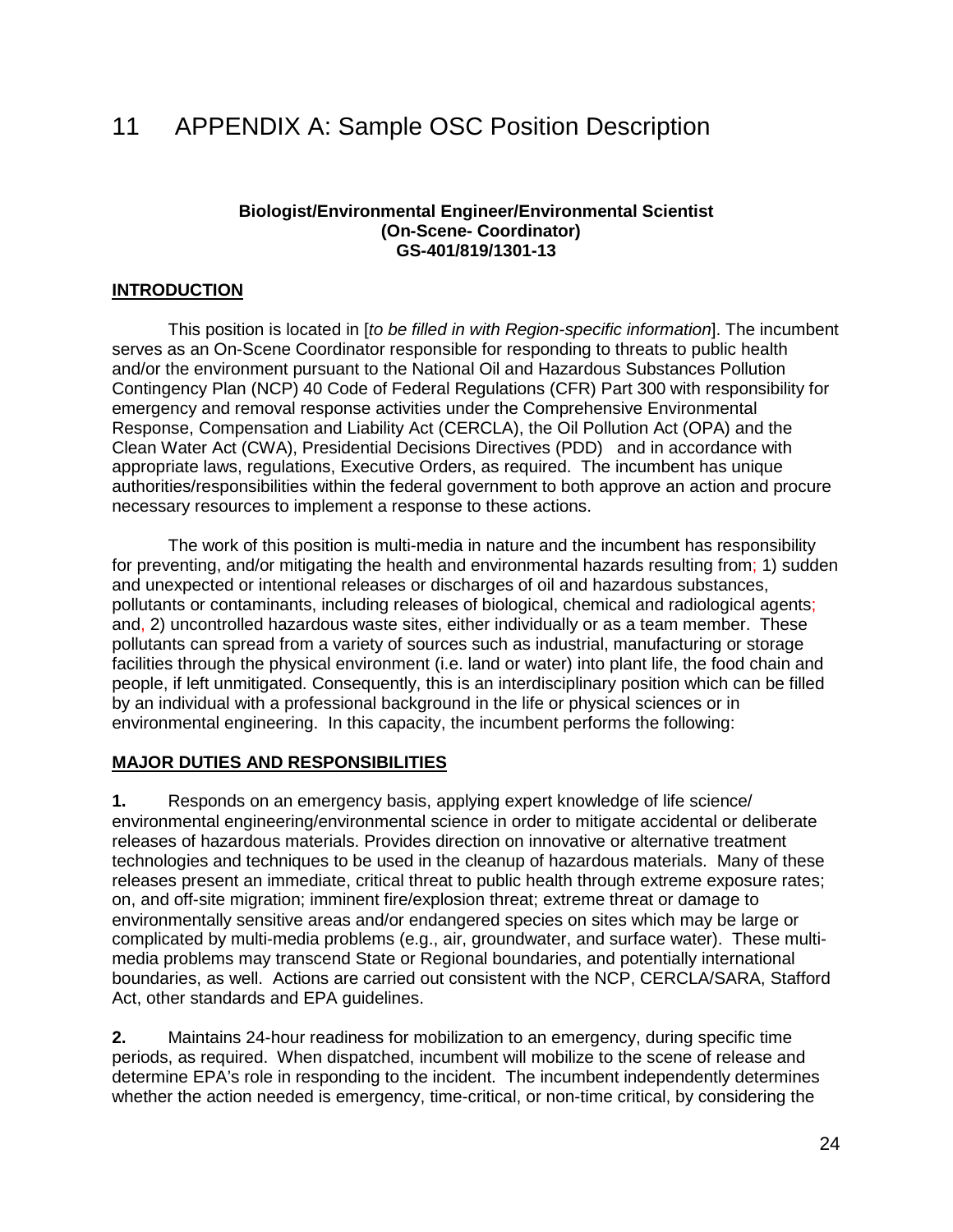probable direction, migration rate, nature, amount and location of the contamination, as well as the potential impact on human health and the environment.

**3.** Serves as the predesignated federal official for directing all response efforts at a spill of oil, hazardous substances, pollutants or contaminants, including intentional releases of biological, chemical and radiological agents. Independently determines whether the incident requires immediate action and if so, will exercise appropriate delegated authorities (including contracting/procurement authorities) which may include but are not limited to approving emergency Fund-lead actions; issuing verbal task orders and delivery orders; directing all federal, state, or private actions at oil discharges that pose or may pose a substantial threat to public health or welfare of the United States.

**4.** Under the Clean Water Act, independently makes determinations as to whether a response is necessary to mitigate impacts of an oil discharge. If response is warranted, the OSC directs the responsible party (RP) to begin remediation under applicable laws and regulations. If the RP efforts are inadequate the OSC initiates appropriate response actions and notifies the RP of potential liability for federal response costs. Provides assistance for enforcement actions, provides technical review and oversight of PRP activities, provides technical support for enforcement actions, and supports the USEPA Criminal Investigation Division (CID) and law enforcement officials with criminal investigation efforts, which may include counter-terrorism-related environmental incidents (performs a similar role with respect to CERCLA in duty #5.)

**5.** Under CERCLA, performs enforcement or enforcement-related duties, at both fund-lead and enforcement lead removal responses, which support other enforcement actions or future cost recovery. Assists in the preparation and negotiation of enforcement orders.

**6.** Serves as the duty officer, providing coverage for the 24-hour emergency response telephone, with responsibility for assessing the nature of the reported incident and deploying an OSC, as appropriate, for oil or hazardous substance spill reports received through the National Response Center (NRC); federal, state, or local response agencies; and independent sources within the region, as required. This includes providing preliminary advice to the reporting party, independently determining the appropriate level of response, and notifying and coordinating with federal and state Natural Resource Trustees regarding spill occurrences and site activities impacting natural resources.

**7.** Serves as a warranted Contracting Officer with contracting authority. Exercises procurement authority in accordance with the specific terms of the Delegation of Procurement Authority (DPA) from the EPA Office of Acquisition Management. Maintain certification through continuing education, as required by law. Incumbent may devote approximately 20% of time to contract management duties. Maintains certification of and uses warrant authorization to enter into delivery orders and contracts for the procurement of services necessary to implement removal responses including: verbal and written delivery orders; orders for services contracts; letter contracts with state and local governments; and notice to proceed procurements.

**8.** Develops a strategy, plan, and schedule for implementing a removal response and determines appropriate authorities. Identifies and characterizes the nature and extent of the release and selects the alternatives for treatment and/or disposal to mitigate the release. Manages and directs all on-site resources and activities involved with the removal process to ensure safe and expeditious completion of the work. Evaluates changing conditions and develops and implements approaches to effectively continue removal actions.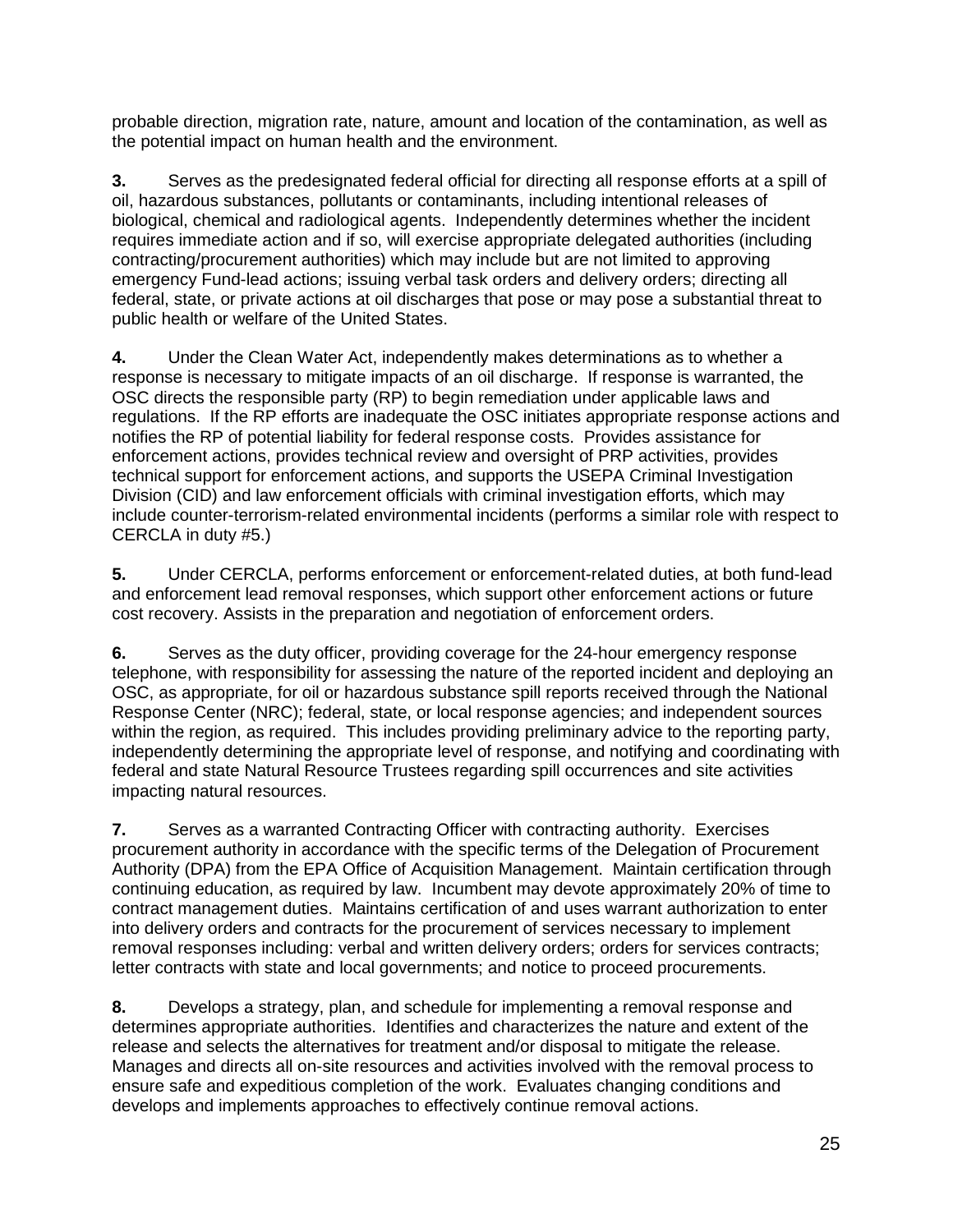**9.** Secures site access and coordinates site activities with all involved parties, including site owners, potentially responsible parties (PRPs), other EPA programs, and federal, state, tribal and local agencies. Prepares and maintains the necessary documentation for the initiation, continuation, and completion of a removal response.

**10.** The incumbent is authorized to conduct official investigations and inspections pursuant to all federal laws administered by the US EPA. These may include compliance inspections as well as release investigations.

**11**. Reviews and analyzes scientific literature and confers with other government and industry experts, and other experts in the life sciences, engineering sciences or physical sciences in order to ascertain the technical implications of EPA decisions on hazardous waste, soil, sediment, and ground water issues. Integrates technical information from these sources into the analytical and decision-making process as part of determining innovative approaches to difficult site technical problems.

**12.** May serve as a primary Agency spokesperson for public meetings, press conferences. This involves contact with the public, news media, regulated community, and other government agencies concerning the nature and status of removal responses. Responds to public, other agency and EPA Regional inquiries concerning assessment and cleanups at hazardous waste sites. Prepares and delivers presentations and briefings for conferences, public interest groups, industry and government. Acts as official EPA representative, addressing community concerns, facilitating public understanding and soliciting citizens comment regarding removal responserelated issues which may be complicated by fear, mistrust or lack of cooperation on the part of the citizenry and which may result in high profile or hostile conditions, requiring tact and diplomacy on the part of the incumbent in representing the Regional viewpoint. Provides technical support and expert testimony in courts or other judicial bodies, such as administrative hearings, and gives depositions.

**13.** May participate in national and regional workgroups or task forces involved in examining ways of enhancing or improving the OSC functions, including readiness issues. Analyzes the issues involved or changes under consideration, and works with other group members to build consensus on recommendations and options for management consideration.

**14.** May be required to perform planning, prevention, and preparedness activities in accordance with appropriate Presidential Decision Directives (PDDs), laws, regulations, Executive Orders. This may include preparing for the health and environmental hazards resulting from intentional releases of biological, chemical and radiological agents or declarations made under the Stafford Act. These duties may also include providing or selecting response training for local, state, or federal response. Facilitates and leads the development of Regional, Area, and Sub-Area Contingency Plans (as required under the NCP 300.210) with representatives of state, local and tribal governments, as well as Canadian and Mexican representatives where necessary in Border areas. The OSC is delegated signature authority for approval of Area Contingency and Facility Response Plans. The incumbent plans and leads drills and exercises to test and improve the plan's effectiveness.

**15.** May be required to perform duties in response to man-made and natural disasters under the Federal Response Plan, including the preparation and planning of the response activities of Emergency Support Function (ESF) 10 activations, representation of EPA at the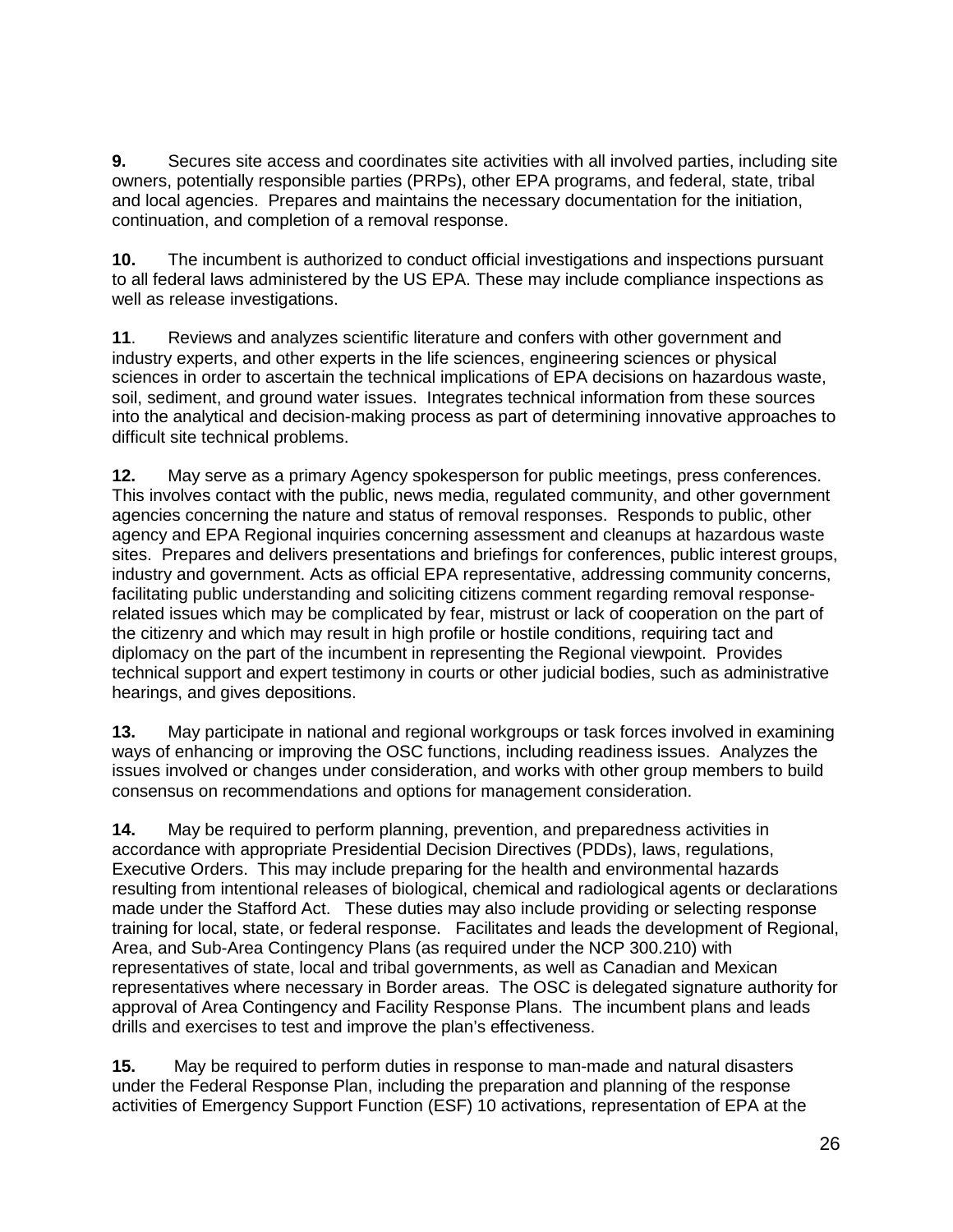Regional Response Center (RRC), Disaster Field Office (DFO), and Regional Operations Center (ROC) during ESF-10 activations, and coordination with state responders. The incumbent may also take actions under the Federal Radiological Emergency Response Plan (FRERP) and other "non-traditional" emergency plans.

**16.** Performs other related duties as assigned.

### **CONDITIONS OF EMPLOYMENT**

This position:

- is subject to random drug testing
- may require a high level security clearance
- is subject to medical monitoring
- requires the incumbent to be able to properly wear and use a respirator
- requires the employee to travel more than 10 days a month
- requires the annual filing of a financial disclosure form

#### **Factor 1 Knowledge Required by the Position Level l-8 1550 Points**

The position requires mastery of the principles, theories, concepts and methodologies found in the life science, environmental engineering or physical science fields sufficient to apply new developments and experienced judgment, as a technical authority, to solve novel or obscure problems in the areas of environmental emergency response, uncontrolled hazardous waste site response and/or releases of chemicals or other hazardous substances. This position requires a thorough knowledge of the various types of chemical contaminations and possible threats and effects on humans and the environment.

It requires the skill and ability to extend or modify existing techniques and develop new approaches for use by others in solving a variety of problems related in the area of emergency response. These knowledge, skills and abilities are employed in the design of field surveys and studies at uncontrolled hazardous waste sites and environmental emergencies in order to develop information necessary to determine the degree of risk or extent of contamination involved. The position requires the ability to perform environmental assessments at hazardous materials spills or incidents and to develop and conduct removal/remedial activities. This position also requires knowledge, abilities and skills to evaluate techniques and technologies for use at hazardous waste sites to assess the impacts of the hazardous releases and their impact on human health and the environment. The incumbent in this position requires a familiarity with the principles and theories found in related fields such as geology, hydrology, chemistry, and statistics.

The position requires knowledge of safety issues and problems and the ability to recognize and take steps to protect investigators from contamination of potentially hazardous materials.

The position requires training in the proper use of a variety of protective equipment, including self-contained breathing apparatus.

Incumbents of this position are also required to possess knowledge of contract negotiation and contract administration as required under the OSC Warrant Authority for scientific and labor services while conducting response actions.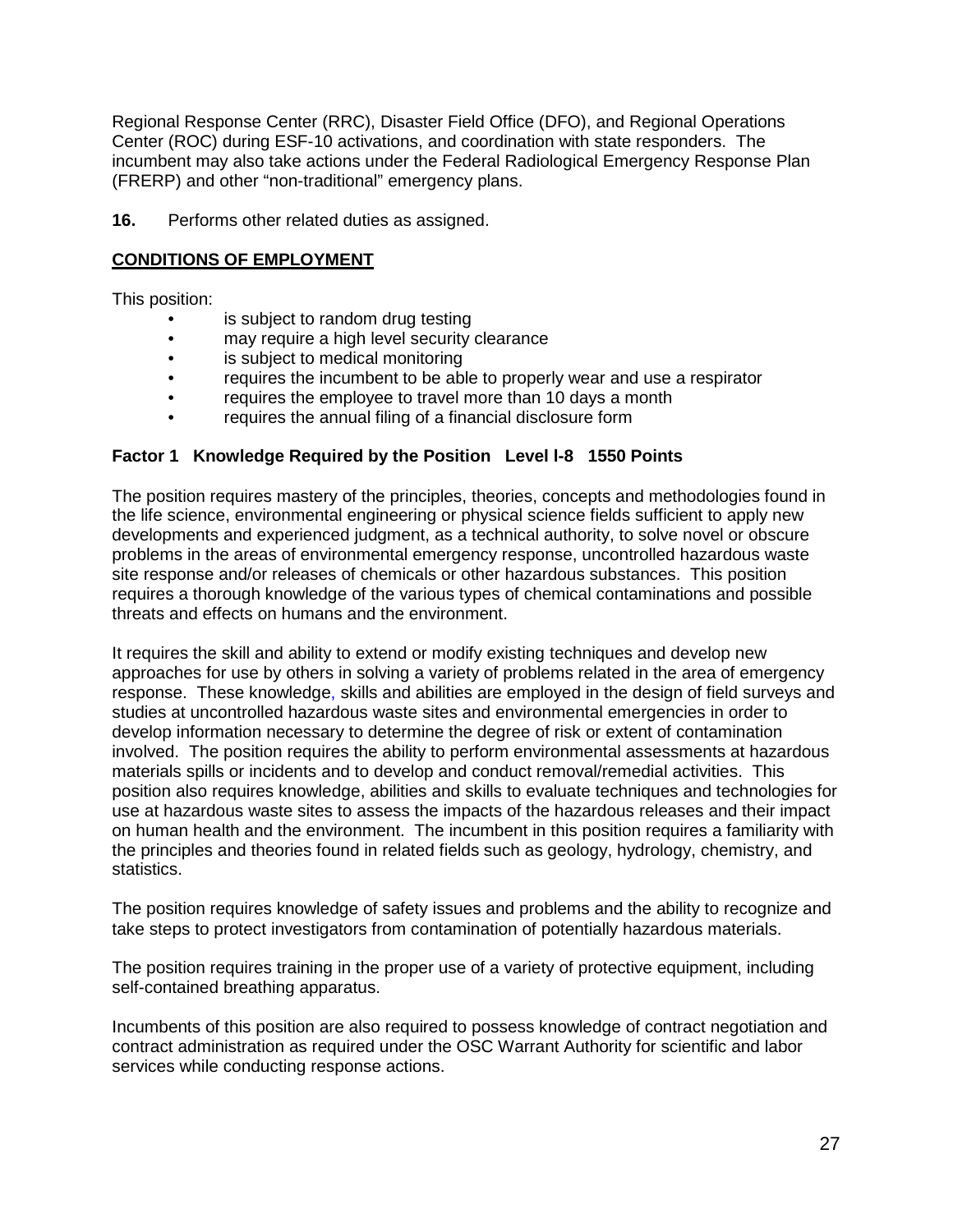### **Factor 2. Supervisory Controls Level 2-4 450 points**

Incumbent receives general guidance as to timing, objectives and resources for the program from the supervisor. Assignments are usually broad in nature, and the incumbent has wide latitude in terms of responsibility for planning, designing and implementing solutions for site clean up and the alleviation of damage caused by hazardous substances. This includes the responsibility for planning the goals and objectives for a particular response site and for carrying them out, including the development of technical approaches and independently coordinating with other scientists, engineers, representatives of State, local or Tribal entities, and potentially responsible parties. The incumbent keeps supervisor informed of any major problems or controversial issues on site. Completed work is subject normally accepted as technically proficient, but is reviewed for conformance to EPA policy, regulations, site compliance standards, and efficiency and effectiveness of actions in the mitigation of threat to humans and the environment.

### **Factor 3 Guidelines Level 3-4 450 Points**

Guidelines are in the form of Federal statutes and regulation (e.g., CWA, OPA, CERCLA, RCRA, and the Stafford Act) the National Priorities List, the National Oil and Hazardous Substances Pollution Contingency Plan; various Federal, State and local regulations; and EPA policies and standards, in addition to broad agency policy, and professional scientific and/or engineering training and experience. The employee also has access to EPA historical information on proven remedies for site clean up and reduction of environmental damage which may be of some use as precedents. However, these guidelines are often inadequate to meet the challenges involved at sites where standard methods cannot be used to correct the situation without precedent. In such instances, the incumbent must rely on personal experience, and judgment to adapt current practices or extend traditional methods to solve problems encountered.

### **Factor 4 Complexity Level 4-5 325 Points**

Work assignments involve varied and complex technical duties, including problem analysis, often with limited data available as to the type and extent of human threat and environmental contamination. Performance of this work requires application of the theories, principles and practices of related fields of science such as chemistry, hydrology, biology and geology, which may be adapted to the development of solutions suitable to the variables associated with each unique response site and the coordination of removal and disposal of hazardous substances; and budgetary limitations regarding costly, necessary clean up activities. The clean up process is also complicated by interaction with State and local political officials and agencies, negotiations with potentially responsible parties and contractors, the presence of television and print media, and various community and special interest groups.

### **Factor 5 Scope and Effect Level 5-4 225 Points**

The purpose of the position is to develop and implement practical and effective solutions for the protection of human health and the environment, the clean up of contaminated sites, the removal of hazardous materials, and mitigation or damage to the environment within the Region. The employee provides advice on physical, environmental or engineering aspects of studies and investigations on human health risk by identifying, quantifying the nature of the incident, along with guidance and coordination for contractors and potentially responsible parties.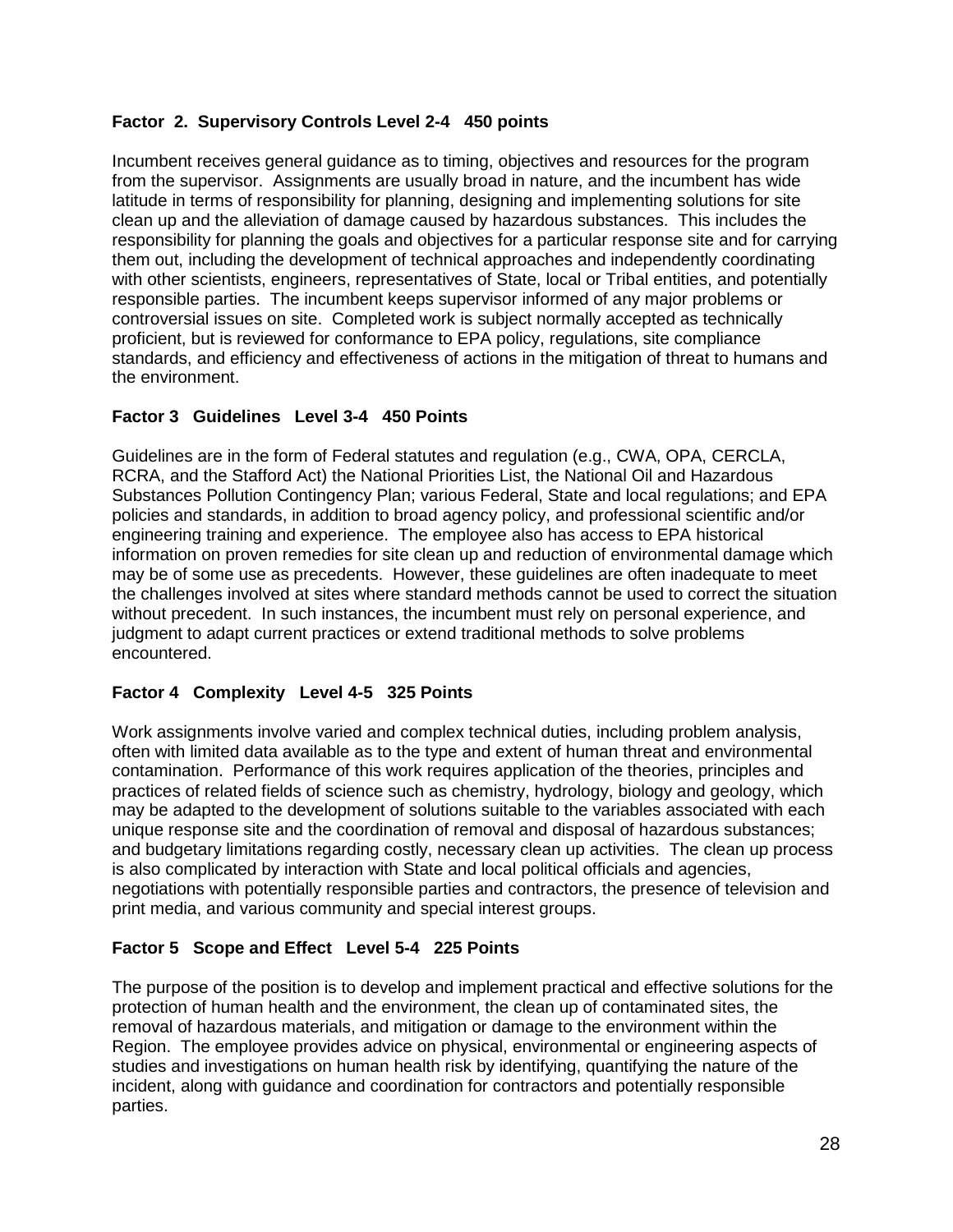The work of the position affects and facilitates the work of entities contracted to test and clean up a site, potentially responsible parties, and the Region in which this position is located. The work helps to ensure that Federal, State and local laws are upheld; that the work is in compliance with Federal regulations; that the site sustains no further damage; and, that the damage does not spread to other environments.

### **Factor 6 Personal Contacts Level 6-3 60 Points**

Personal contacts are with scientific, technical and engineering personnel, officials of Agency Headquarters and Regional offices, officials and professionals of other Federal, State and local agencies, industry representatives, members of congressional committees, and fellow members of national societies and special interest groups.

### **Factor 7 Purpose Contacts Level 7-3 120 Points**

In addition to exchanging factual information, the purposes of these contacts are to discuss methodological problems and potential solutions, explain the data obtained; persuade, influence or motivate individuals who generally have conflicting opinions; and to ensure that contractor work is following the agreed upon work plan. The incumbent's approach must be tactful, skillful, and directed toward establishing a cooperative atmosphere conductive to open communication and to the expression and acceptance of plans and decisions, in order to ensure compliance with Federal, State, and local laws and with negotiated agreements.

### **Factor 8 Physical Demands Level 8-2 20 Points**

The work requires overnight travel, extended work shifts (e.g. 12 to 18 hours, or more) during major emergency response or removal operations. The work requires a large amount of walking, climbing, running, bending, stooping, and the employee may be required to perform such physical activities while wearing a variety of protective clothing which can include respiratory protection or self-contained breathing apparatus

### **Factor 9 Work Environment Level 9-2 20 Points**

Work is both in an office and in remote field settings**.** While on site in the field, the employee may be exposed to unfavorable weather conditions and rough terrain. The work may involve regular and recurring exposure to moderate risks or discomforts that require special safety precautions particularly where there is risk of exposure to hazardous and toxic substances, radioactive materials or other pollutants. The employee is required to use protective clothing and equipment (i.e., gloves and face masks) and may occasionally be required to use fully encapsulating suits and supplied air (Level A & B.)

Total Points =  $3,220 = GS-13$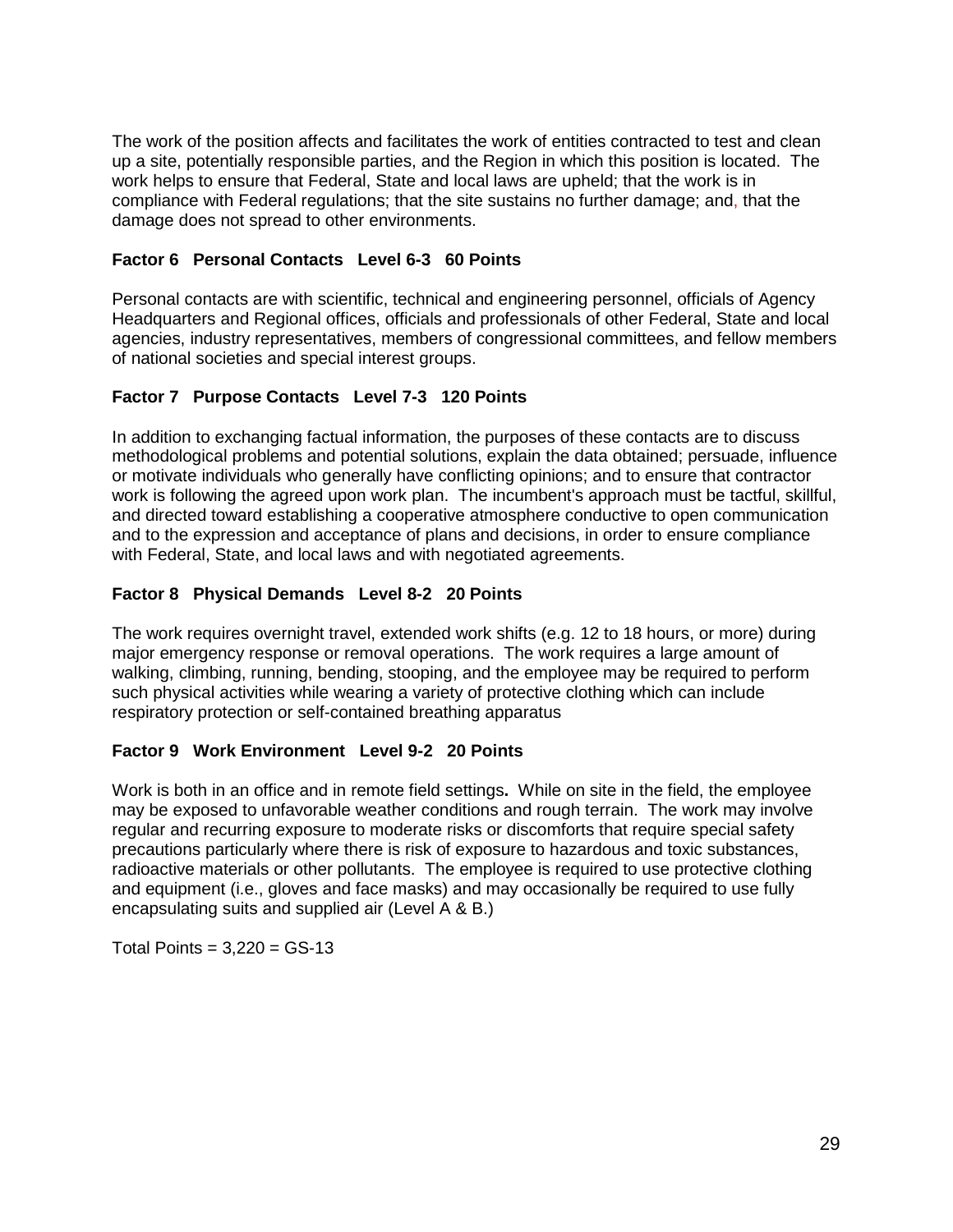## 12 APPENDIX B: Sample IDP

### **ENVIRONMENTAL PROTECTION AGENCY INDIVIDUAL DEVELOPMENT PLAN**

### **NAME:** Smith

**Effective Dates: FY 11** 

**Developmental Goal(s):** *Set 2-3 specific goals in consultation with your supervisor. Those goals should support your organization's goals.*

| <b>DEVELOPMENT</b>                                                                                              | <b>Description/Support required,</b>                                                                                                                                                                                 | <b>Time Frame</b> |
|-----------------------------------------------------------------------------------------------------------------|----------------------------------------------------------------------------------------------------------------------------------------------------------------------------------------------------------------------|-------------------|
| <b>PLANS/ACTIVITIES</b>                                                                                         | <b>Success Measures</b>                                                                                                                                                                                              |                   |
| <b>Work Assignments:</b>                                                                                        |                                                                                                                                                                                                                      |                   |
| 1. Upcoming Removals                                                                                            | 1.Description:                                                                                                                                                                                                       | $\mathbf 1$ .     |
| <b>Don's Auto Time-Critical</b><br>Removal                                                                      | Short term removal dealing<br>with treatment and disposal<br>options                                                                                                                                                 | $\bullet$ 1 month |
| <b>Aluminum Finishing</b><br>$\bullet$<br><b>Completion of Removal</b><br>under Emergency Action<br><b>Memo</b> | Removal dealing with disposal<br>of various hazardous<br>substances. Clean close-out<br>of facility warehouse.<br><b>Chemist support and various</b><br>disposal options. Possible<br>recycling of materials to off- | • 2 months        |
| <b>Southeastern Wood Time-</b><br><b>Critical Removal</b>                                                       | set costs.<br>• Creosote site with 24 year<br>history of EPA involvement.<br>Must coordinate efforts with<br>experts throughout the field of<br>subsurface migration of<br>contaminants.                             | $• 4-6$<br>months |
| 2. SPCC and FRP Inspections                                                                                     | 2. Work with mentor on FRP<br>inspections and drills. Conduct a<br>minimum of 5 SPCC inspections on<br>my own.                                                                                                       | 2. This FY        |
| 3. Newly assigned Removal Site<br><b>Evaluations</b>                                                            | 3. Complete 3 RSEs throughout the<br>year.                                                                                                                                                                           | 3. This FY        |
| <b>Self Development Activities:</b>                                                                             |                                                                                                                                                                                                                      |                   |
| <b>Emergency Response:</b>                                                                                      |                                                                                                                                                                                                                      | <b>This FY</b>    |